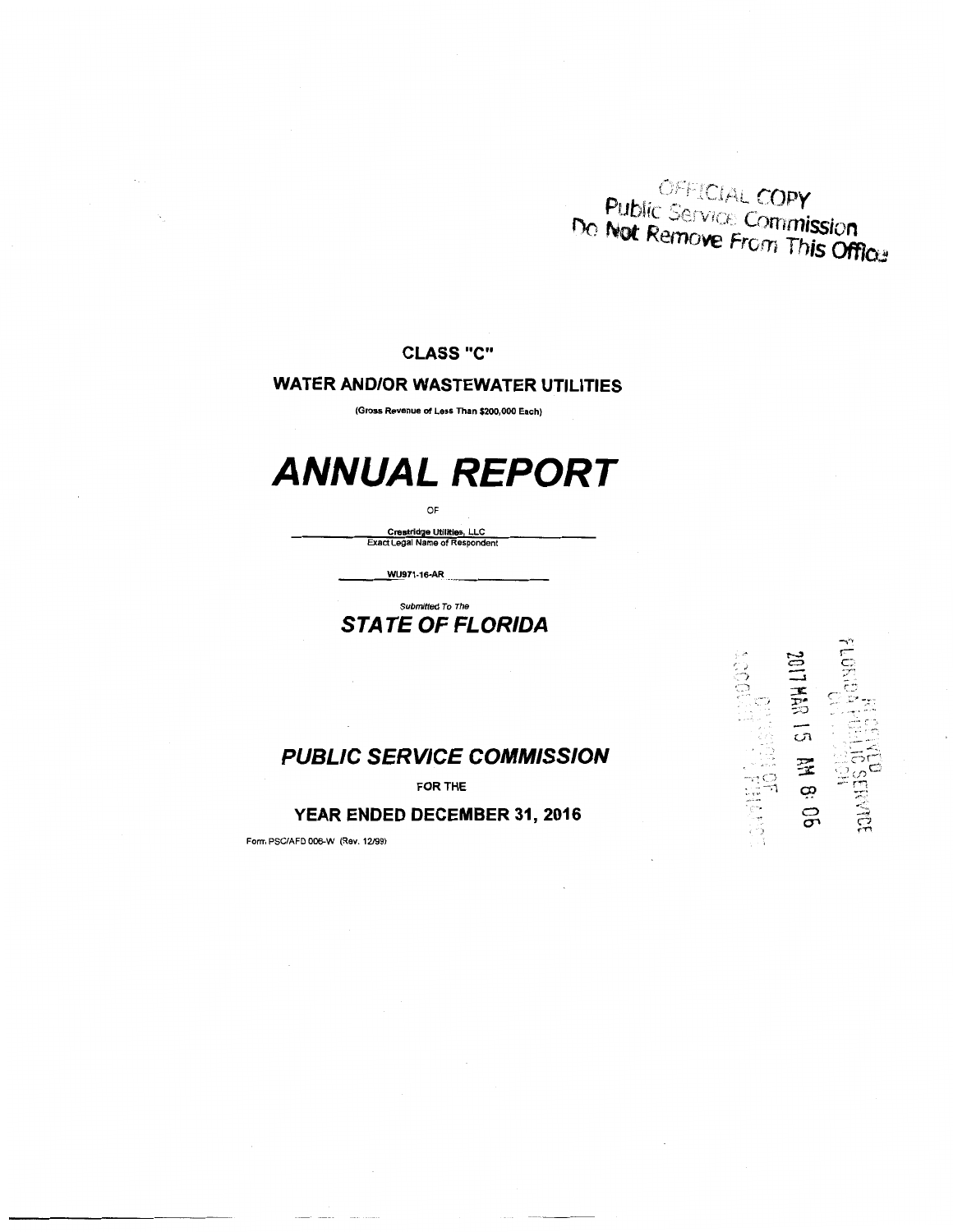- 1. Prepare this report in conformity with the 1996 National Association of Regulatory Utility Commissioners (NARUC) Uniform System of Accounts for Water and Wastewater Utilities as adopted by Rule 25-30.115 (1), Florida Administrative Code.
- 2. Interpret all accounting words and phrases in accordance with the Uniform System of Accounts (USOA). Commission Rules and the definitions on next page.
- 3. Complete each question fully and accurately, even if it has been answered in a previous annual report. Enter the word "None" where it truly and completely states the fact.
- 4. For any question, section, or page which is not applicable to the respondent enter the words "Not Applicable." Do not omit any pages.
- 5. Where dates are called for, the month and day should be stated as well as the year.
- 6. All schedules requiring dollar entries should be rounded to the nearest dollar.
- 7. Complete this report by means which result in a permanent record. You may use permanent ink or a typewriter. Do not use a pencil.
- 8. If there is not enough room on any schedule, an additional page or pages may be added provided the format of the added schedule matches the format of the schedule in the report. Additional pages should reference the appropriate schedules, state the name of the utility, and state the year of the report.
- 9. If it is necessary or desirable to insert additional statements for the purpose of further explanation of schedules, such statements should be made at the bottom of the page or on an additional page. Any additional pages should state the name of the utility and the year of the report, and reference the appropriate schedule.
- 10. The utility shall file the original and two copies of the report with the Commission at the address below, and keep a copy for itself. Pursuant to Rule 25-30.110 (3), Florida Administrative Code, the utility must submit the report by March 31 for the preceeding year ending December 31.

Florida Public Service Commission Division of Economic Regulation 2540 Shumard Oak Boulevard Tallahassee, Florida 32399-0850

11. Pursuant to Rule 25-30.110 (7) (a), Florida Administrative Code, any utility that fails to file its annual report or extension on or before March 31, or within the time specified by any extension approved in writing by the Division of Economic Regulation, shall be subject to a penalty. The penalty shall be based on the number of calendar days elapsed from March 31, or from an approved extended filing date, until the date of filing. The date of filing shall be included in the days elapsed.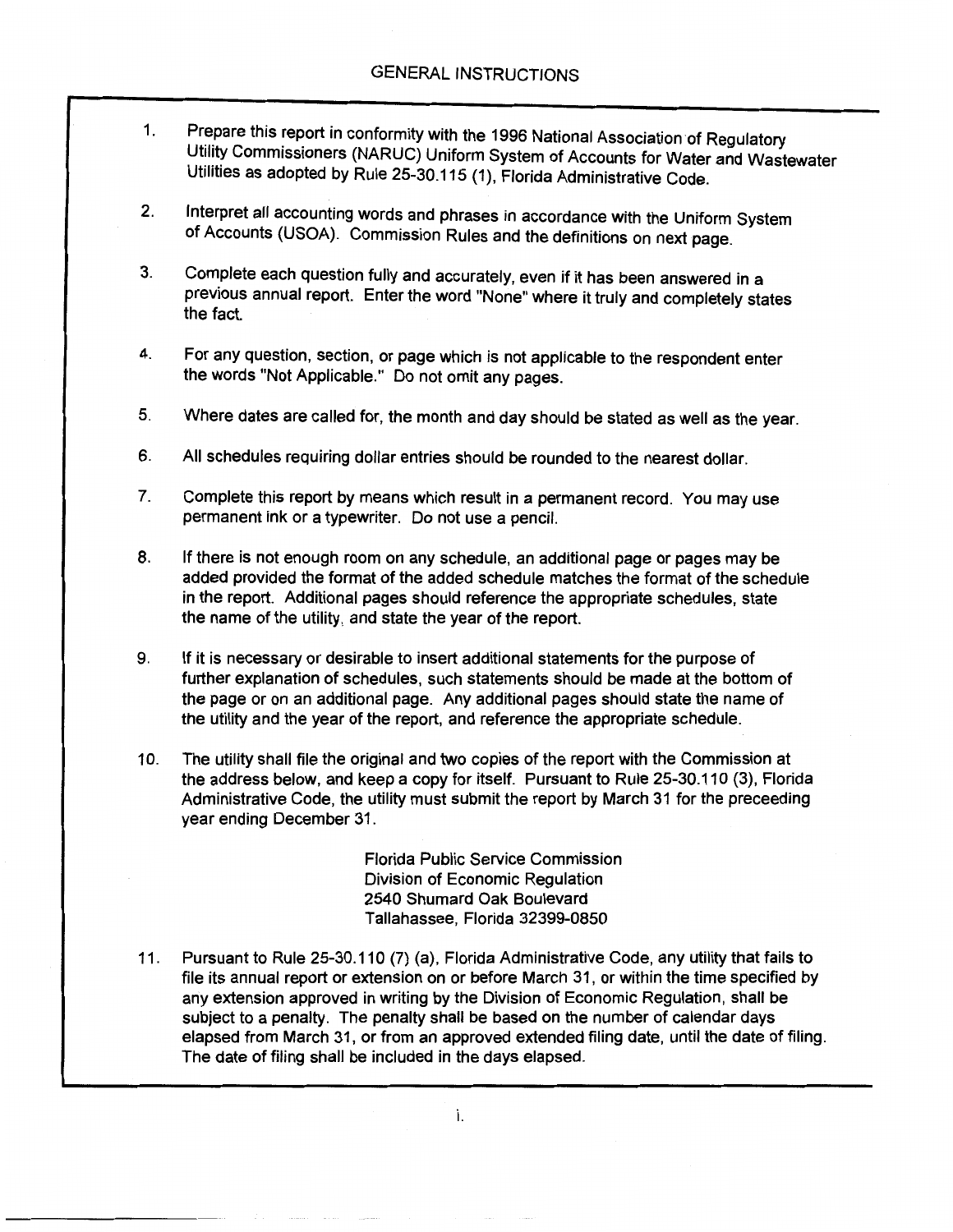ADVANCES FOR CONSTRUCTION- This account shall include advances by or in behalf of customers for construction which are to be refunded either wholly or in part. (USOA)

ALLOWANCE FOR FUNDS USED DURING CONSTRUCTION ( AFUDC ) - This account shall include concurrent credits for allowance for funds used during construction based upon the net cost of funds used for construction purposes and a reasonable rate upon other funds when so used. Appropriate regulatory approval shall be obtained for "a reasonable rate". (USOA)

AMORTIZATION- The gradual extinguishment of an amount in an account by distributing such amount over a fixed period, over the life of the asset or liability to which it applies, or over the period during which it is anticipated the benefit will be realized. (USOA)

CONTRIBUTIONS IN AID OF CONSTRUCTION ( CIAC) -Any amount or item of money, services, or property received by a utility, from any person or governmental agency, any portion of which is provided at no cost to the utility, which represents an addition or transfer to the capital of the utility, and which is utilized to offset the acquisition, improvement, or com costs of the utility's property, facilities, or equipment used to provide utility services to the public. (Section 367.021 (3), Florida Statutes)

CONSTRUCTION WORK IN PROGRESS ( CWIP ) - This account shall include the cost of water or wastewater plant in process of construction, but not yet ready for services. (USOA)

DEPRECIATION- The loss in service value not restored by current maintenance, incurred in connection with the consumption or prospective retirement of utility plant in the course of service from causes which are known to be in the current operation and against which the utility is not protected by insurance. (Rule 25-30.140 (i), Florida Administrative Code)

EFFLUENT REUSE - The use of wastewater after the treatment process, generally for reuse as irrigation water or for in plant use. (Section 367.021 (6), Florida Statutes)

EQUIVALENT RESIDENTIAL CONNECTION (ERC)- (WATER)- (Rule 25-30.515 (8), Florida Administrative Code.)

- (a) 350 gallons per day;
- (b) The number of gallons a utility demonstrates in the average daily flow for a single family unit; or
- (c) The number of gallons which has been approved by the DEP for a single family residential unit.

EQUIVALENT RESIDENTIAL CONNECTION (ERC) - (WASTEWATER) - Industry standard of 80% of Water ERC or 280 gallons per day for residential use.

GUARANTEED REVENUE CHARGE -A charge designed to cover the utility's costs including, but not limited to the cost of the operation, maintenance, depreciation, and any taxes, and to provide a reasonable return to the utility for facilities, a portion of which may not be used and useful to the utility or its existing customers. (Rule 25-30.515 (9), Florida Administrative Code)

LONG TERM DEBT -All Notes, Conditional Sales Contracts, or other evidences of indebtedness payable more than one year from date of issue. (USOA)

PROPRIETARY CAPITAL (For proprietorships and partnerships only)- The investment of a sole proprietor, or partners, in an unincorporated utility. (USOA)

RETAINED EARNINGS- This account reflects corporate earnings retained in the business. Credits would include net income or accounting adjustments associated with correction of errors attributable to a prior period. Charges to this account would include net losses, accounting adjustments associated with correction of errors attributable to a prior period or dividends. (USOA)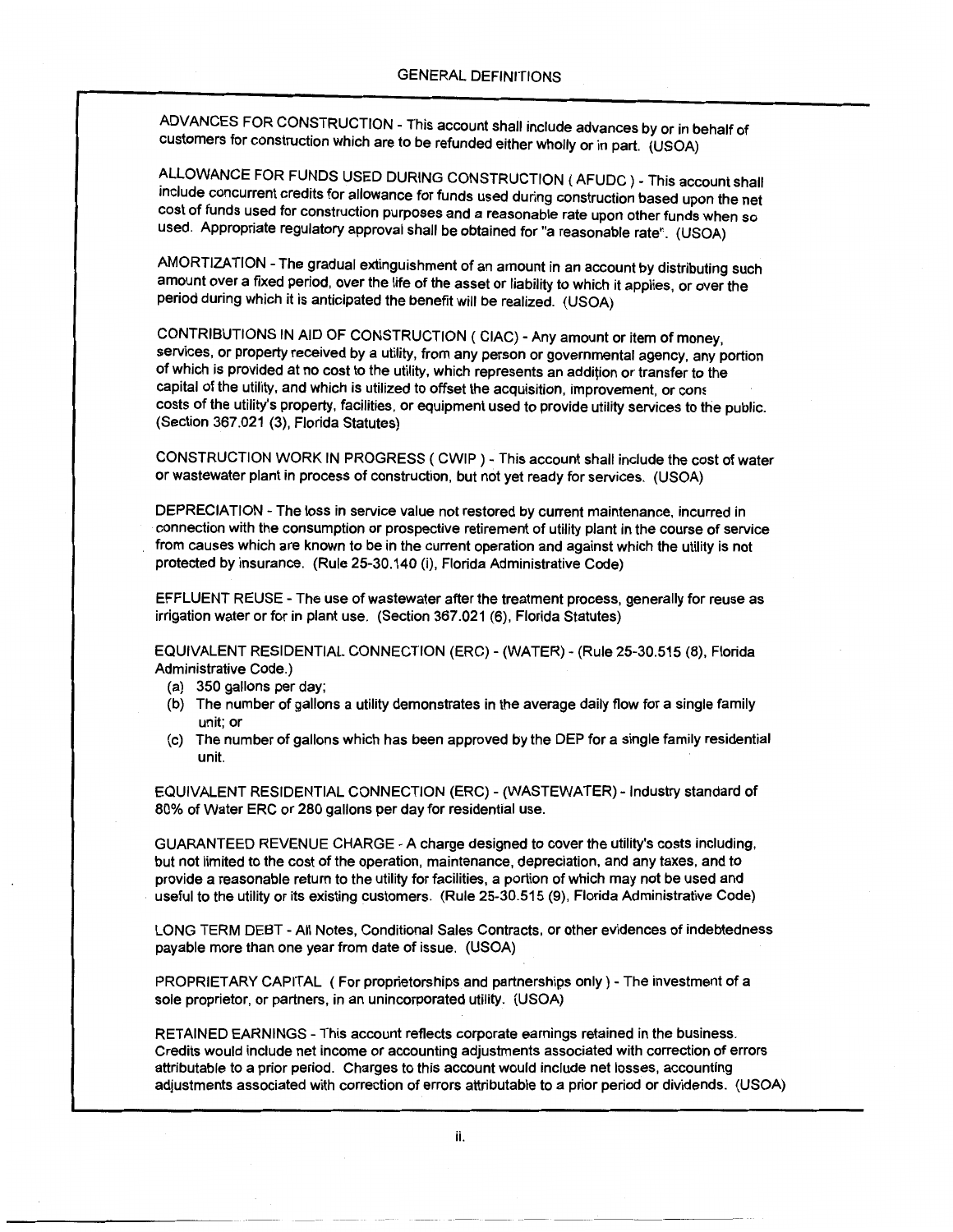| <b>FINANCIAL SECTION</b>                                                                             | <b>PAGE</b> |
|------------------------------------------------------------------------------------------------------|-------------|
| <b>Identification</b>                                                                                | $F-2$       |
| Income Statement                                                                                     | $F-3$       |
| <b>Balance Sheet</b>                                                                                 | $F-4$       |
| <b>Net Utility Plant</b>                                                                             | $F-5$       |
| Accumulated Depreciation and Amortization of Utility Plant                                           | $F-5$       |
| <b>Capital Stock</b>                                                                                 | $F-6$       |
| <b>Retained Earnings</b>                                                                             | $F-6$       |
| <b>Proprietary Capital</b>                                                                           | $F-6$       |
| Long Term Debt                                                                                       | $F-6$       |
| <b>Taxes Accrued</b>                                                                                 | $F - 7$     |
| Payment for Services Rendered by Other Than Employees<br><b>Contributions in Aid of Construction</b> | $F-7$       |
| Cost of Capital Used for AFUDC Calculation                                                           | $F-9$       |
| <b>AFUDC Capital Structure Adjustments</b>                                                           | $F-10$      |
| <b>WATER OPERATING SECTION</b>                                                                       | <b>PAGE</b> |
| <b>Water Utility Plant Accounts</b>                                                                  | $W-1$       |
| Analysis of Accumulated Depreciation by Primary Account - Water                                      | $W-2$       |
| Water Operation and Maintenance Expense                                                              | $W-3$       |
| <b>Water Customers</b>                                                                               | $W-3$       |
| Pumping and Purchased Water Statistics and Mains                                                     | $W-4$       |
| Wells and Well Pumps, Reservoirs, and High Service Pumping                                           | $W-5$       |
| Sources of Supply and Water Treatment Facilities                                                     | $W-6$       |
| General Water System Information                                                                     | $W-7$       |
| <b>WASTEWATER OPERATING SECTION</b>                                                                  | <b>PAGE</b> |
| <b>Wastewater Utility Plant Accounts</b>                                                             | $S-1$       |
| Analysis of Accumulated Depreciation by Primary Account - Wastewater                                 | $S-2$       |
| Wastewater Operation and Maintenance Expense                                                         | $S-3$       |
| <b>Wastewater Customers</b>                                                                          | $S-3$       |
| Pumping Equipment, Collecting and Force Mains and Manholes                                           | $S-4$       |
| <b>Treatment Plant, Pumps and Pumping Wastewater Statistics</b>                                      | $S-5$       |
| General Wastewater System Information                                                                | $S-6$       |
| <b>VERIFICATION SECTION</b>                                                                          | <b>PAGE</b> |
|                                                                                                      | $V-1$       |

iii.

 $\epsilon$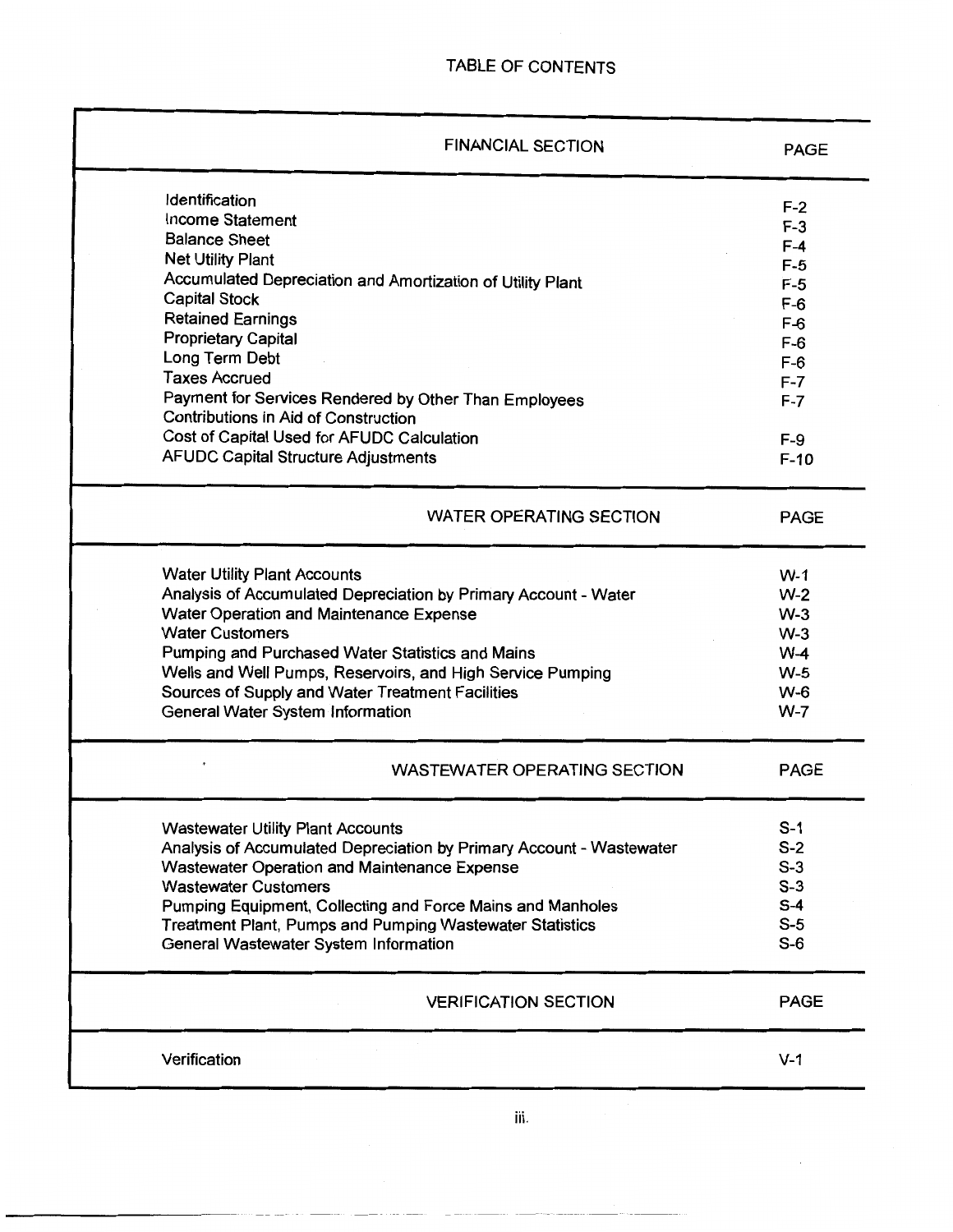# FINANCIAL SECTION

--~ ~-~-~--~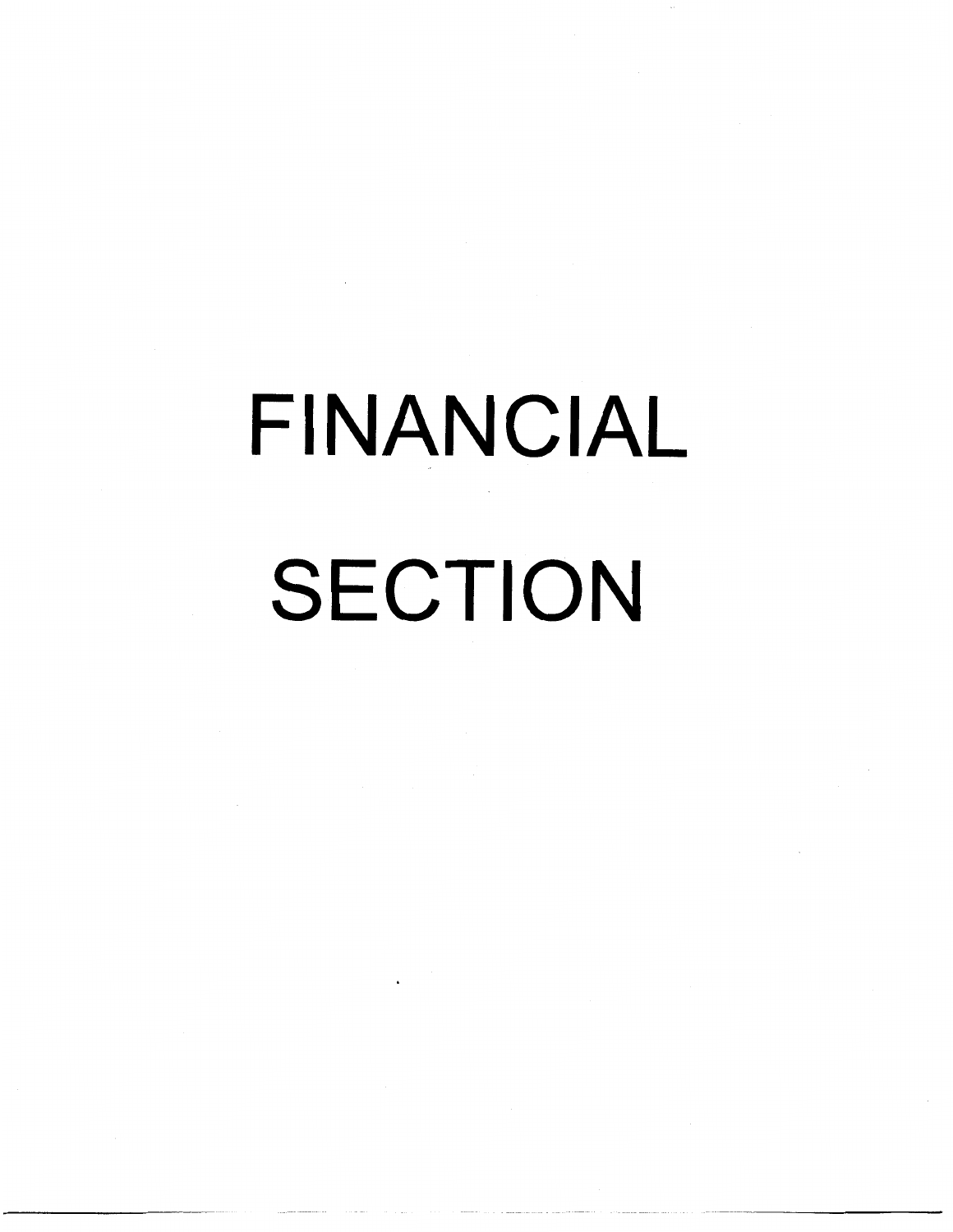#### REPORT OF

 $\hat{\boldsymbol{\beta}}$ 

|                                                                                      | <b>Crestridge Utilities, LLC</b>          |             |
|--------------------------------------------------------------------------------------|-------------------------------------------|-------------|
|                                                                                      | (EXACT NAME OF UTILITY)                   |             |
| 3336 Grand Blvd, #102                                                                |                                           |             |
| Holiday, FL 34690                                                                    | Pasco                                     |             |
| <b>Mailing Address</b>                                                               | <b>Street Address</b>                     | County      |
| Telephone Number<br>863-940-4347                                                     | Date Utility First Organized              | 1967        |
| <b>Fax Number</b><br>863-940-4347                                                    | E-mail Address<br>danielwalsh23@yahoo.com |             |
| Sunshine State One-Call of Florida, Inc. Member No.                                  | <b>CUC 745</b>                            |             |
| Check the business entity of the utility as filed with the Internal Revenue Service: |                                           |             |
| Х<br>Individual<br>Sub Chapter S Corporation                                         | 1120 Corporation                          | Partnership |
| Name, Address and phone where records are located:                                   | (Same)                                    |             |
| Name of subdivisions where services are provided:                                    | Crestridge Utilities                      |             |

#### CONTACTS:

| Name                             | Title                  | <b>Principal Business Address</b> | Salary<br>Charged<br>Utility |
|----------------------------------|------------------------|-----------------------------------|------------------------------|
|                                  |                        |                                   |                              |
| Person to send correspondence:   |                        |                                   |                              |
| Michael Smallridge               | Managing Member        | 3336 Grand Blyd, #102             | 15,900                       |
|                                  |                        | Holiday, FL 34690                 |                              |
| Person who prepared this report: |                        |                                   |                              |
| Daniel M. Walsh                  | <b>CFO</b>             | 3336 Grand Blvd, #102             | 15,802                       |
|                                  |                        | Holiday, FL 34690                 |                              |
| Officers and Managers:           |                        |                                   |                              |
| Michael Smallridge               | <b>Managing Member</b> | 3336 Grand Blvd, #102             | 15,900<br>S                  |
|                                  |                        | Holiday, FL 34690                 |                              |
|                                  |                        |                                   |                              |
|                                  |                        |                                   |                              |
|                                  |                        |                                   |                              |
|                                  |                        |                                   |                              |
|                                  |                        |                                   |                              |

Report every corporation or person owning or holding directly or indirectly 5 percent or more of the voting securities of the reporting utility:

| Name                   | Percent<br>Ownership in<br><b>Utility</b> | <b>Principal Business Address</b>          | Salary<br>Charged<br><b>Utility</b> |
|------------------------|-------------------------------------------|--------------------------------------------|-------------------------------------|
| <b>Mike Smallridge</b> | 100%                                      | 3336 Grand Blvd, #102<br>Holiday, FL 34690 | 15,900                              |
|                        |                                           |                                            |                                     |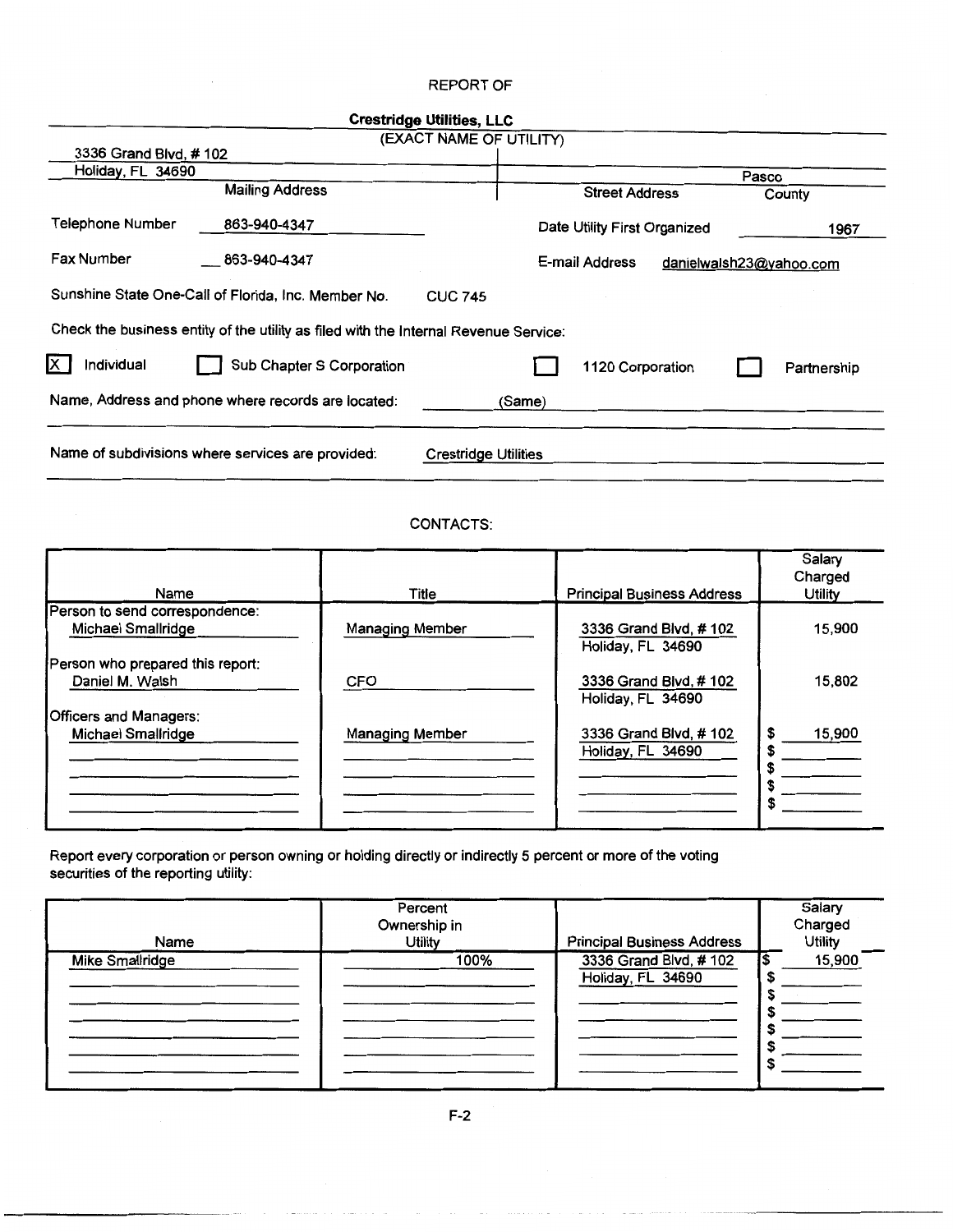### **UTILITY NAME:** Crestridge Utilities, LLC

#### YEAR OF REPORT

#### INCOME STATEMENT

| YEAR OF REPORT<br>DECEMBER 31, 2016 |  |
|-------------------------------------|--|

|                                                                                                                               | Ref.           |                        |            |                      | Total                  |
|-------------------------------------------------------------------------------------------------------------------------------|----------------|------------------------|------------|----------------------|------------------------|
| <b>Account Name</b>                                                                                                           | Page           | Water                  | Wastewater | Other                | Company                |
| Gross Revenue:<br>Residential_________<br>$Commercial$ <sub>________</sub><br>Industrial<br>--------<br>Multiple Family______ |                | \$<br>195,546          | \$         | \$                   | \$<br>195,546          |
| Guaranteed Revenues__<br>Other (Specify)______<br>Total Gross Revenue___                                                      |                | 9,183<br>\$<br>204,729 | \$         | \$                   | 9,183<br>\$<br>204,729 |
| <b>Operation Expense (Must tie</b><br>to pages W-3 and S-3)                                                                   | $W-3$<br>$S-3$ | \$<br>193,553          | \$         | $\frac{1}{\sqrt{2}}$ | \$<br>193,553          |
| Depreciation Expense__ _ _                                                                                                    | $F-5$          | 9,545                  |            |                      | 9,545                  |
| <b>CIAC Amortization Expense_</b>                                                                                             | $F-8$          |                        |            |                      | 0                      |
| Taxes Other Than Income__                                                                                                     | $F-7$          | 9,224                  |            |                      | 9,224                  |
| Income Taxes__________                                                                                                        | $F-7$          |                        |            |                      |                        |
| <b>Total Operating Expense</b>                                                                                                |                | \$<br>212,322          |            |                      | \$<br>212,322          |
| Net Operating Income (Loss)                                                                                                   |                | \$<br>$-7,593$         | \$         | \$                   | $-7,593$<br>\$         |
| Other Income:<br>Nonutility Income_____                                                                                       |                | \$                     | \$         | \$                   | $\frac{1}{2}$          |
| <b>Other Deductions:</b><br><b>Miscellaneous Nonutility</b><br>Expenses<br>Interest Expense_ $\_ \_ \_ \_ \_ \_$              |                | 0<br>Φ                 | Φ          |                      | 0                      |
| Net Income (Loss)                                                                                                             |                | \$<br>$-7,593$         | \$         | \$                   | \$<br>$-7,593$         |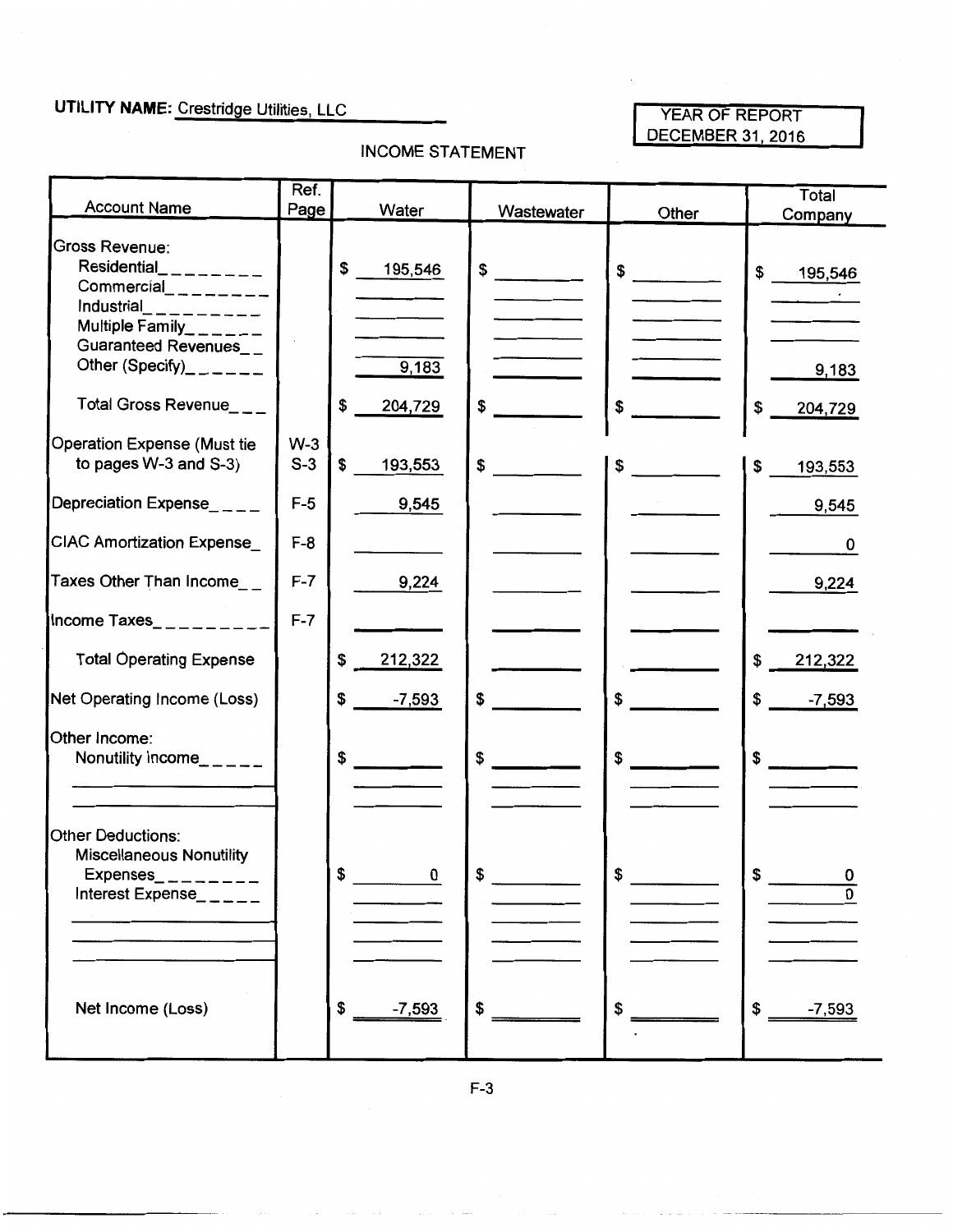#### YEAR OF REPORT DECEMBER 31,2016

 $\cdot$ 

#### COMPARATIVE BALANCE SHEET

|                                                                                                                                                                                                                                                                                                                  |                   |                                       | ANNUAL REPORT                          |
|------------------------------------------------------------------------------------------------------------------------------------------------------------------------------------------------------------------------------------------------------------------------------------------------------------------|-------------------|---------------------------------------|----------------------------------------|
| <b>ACCOUNT NAME</b>                                                                                                                                                                                                                                                                                              | Reference<br>Page | Current<br>Year                       | Previous<br>Year                       |
| Assets:                                                                                                                                                                                                                                                                                                          |                   |                                       |                                        |
| Utility Plant in Service (101-105)<br>Accumulated Depreciation and                                                                                                                                                                                                                                               | F-5 W-1 S-1       | \$<br>256720                          | \$<br>255634                           |
| Amortization (108)_______________                                                                                                                                                                                                                                                                                | $F-5, W-2, S-2$   | -138328                               | $-170342$                              |
| Net Utility Plant________________                                                                                                                                                                                                                                                                                |                   | \$<br>118392                          | \$<br>85292                            |
| $\sf Cash$ ____<br>Customer Accounts Receivable (141)                                                                                                                                                                                                                                                            |                   | 14491<br>21631                        | 2135<br>5140                           |
| Other Assets (Specify):____________<br>Intercompany Receivable from HGU<br><b>Utility Deposits</b>                                                                                                                                                                                                               |                   | 169<br>2411                           | 1169<br>2411                           |
| <b>Prepaid Expenses</b>                                                                                                                                                                                                                                                                                          |                   | 10674                                 | 10674                                  |
| Total Assets_____________________                                                                                                                                                                                                                                                                                |                   | \$<br>167768                          | \$<br>106821                           |
| Liabilities and Capital:                                                                                                                                                                                                                                                                                         |                   |                                       |                                        |
| Common Stock Issued (201)___________<br>Preferred Stock Issued (204)__________                                                                                                                                                                                                                                   | $F-6$<br>$F-6$    |                                       |                                        |
| Other Paid in Capital (211)___________                                                                                                                                                                                                                                                                           | $F-6$             | -7,593                                | $-87322$                               |
| Propietary Capital (Proprietary and<br>partnership only) $(218)$ <sub>2</sub> <sub>2</sub> <sub>2</sub> <sub>2</sub> <sub>2</sub> <sub>2</sub> <sub>2</sub> <sub>2</sub>                                                                                                                                         | $F-6$             | $-226684$                             | $-143039$                              |
| Total Capital___________________                                                                                                                                                                                                                                                                                 |                   | \$<br>-234277                         | \$<br>-230361                          |
| Long Term Debt (224)______________<br>Accounts Payable $(231)$ <sub>2</sub> <sub>2</sub> <sub>2</sub> <sub>2</sub> <sub>2</sub> <sub>2</sub><br>Notes Payable (232)_<br>_____________<br>Customer Deposits $(235)$ ____________<br>Accrued Taxes (236)_______________<br>Other Liabilities (Specify)____________ | $F-6$             | \$<br>239978<br>92659<br>6203<br>1829 | \$<br>233843<br>84915<br>12000<br>2592 |
| Deferred Income<br><b>Accrued Expenses</b><br>Intercompany Payable to LTX<br><b>Advances for Construction</b><br>_ _ _ _ _ _ _ _ _ _ _<br>Contributions in Aid of                                                                                                                                                |                   | 14730<br>46646                        | 3832                                   |
| Construction - Net $(271-272)$ <sub>________</sub>                                                                                                                                                                                                                                                               | $F-8$             |                                       |                                        |
|                                                                                                                                                                                                                                                                                                                  |                   | 167768<br>\$                          | 106821<br>\$                           |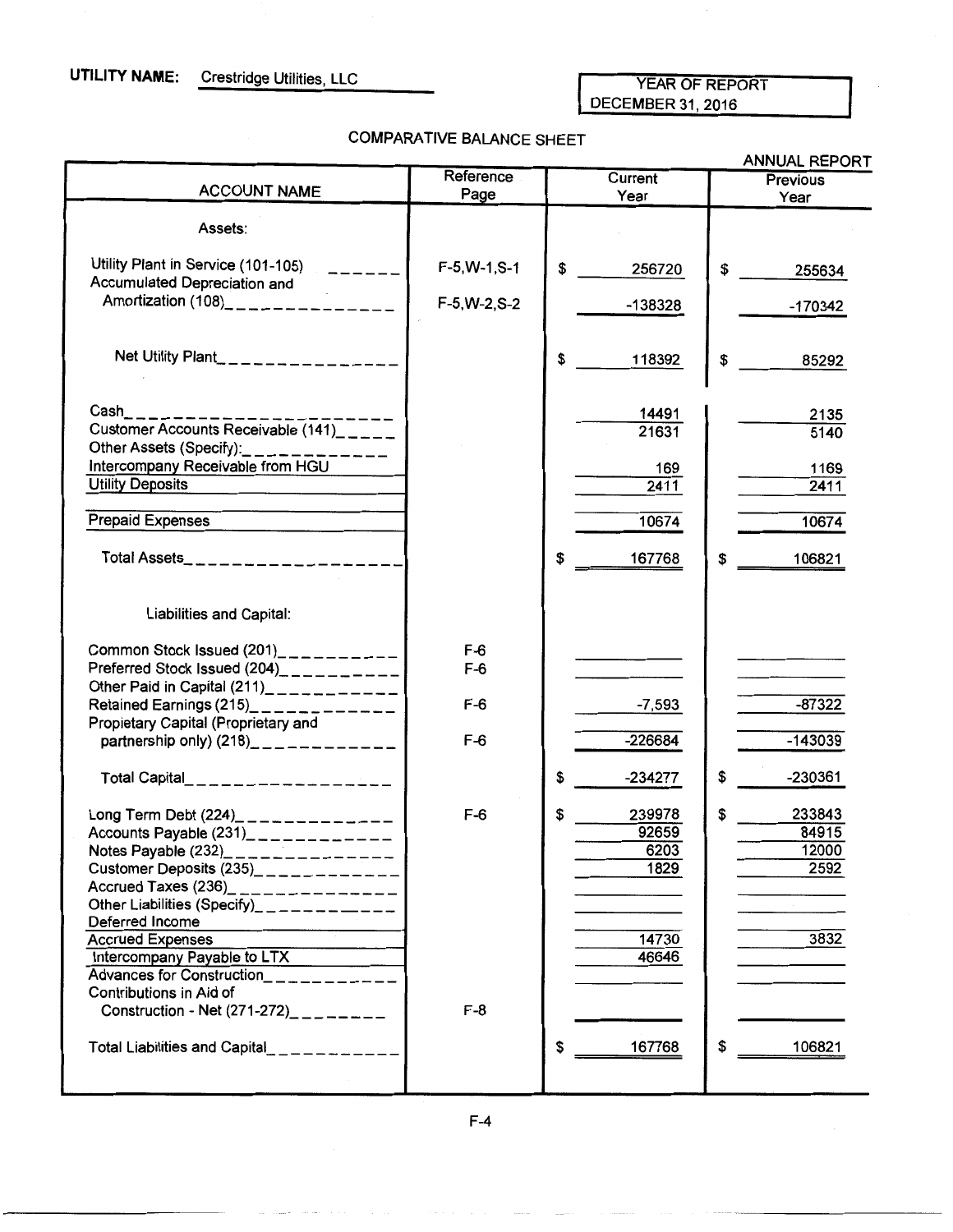### **UTILITY NAME** Crestridge Utilities, LLC

#### YEAR OF REPORT DECEMBER 31, 2016

#### GROSS UTILITY PLANT

| <b>Plant Accounts:</b><br>(101 - 107) inclusive                 | Water        | Wastewater | Plant other<br>Than<br>Reporting<br><b>Systems</b> | Total        |
|-----------------------------------------------------------------|--------------|------------|----------------------------------------------------|--------------|
| Utility Plant in Service (101)<br>Construction Work in Progress | \$<br>256720 | \$         | $\sim$                                             | £.<br>256720 |
| $(105)$ $---------$<br>Other (Specify) $2 - 2 - 2 - 1$          |              |            |                                                    |              |
| Total Utility Plant_ _ _ _ _ _                                  | \$<br>256720 | \$         | \$                                                 | £<br>256720  |

#### ACCUMULATED DEPRECIATION (AID) AND AMORTIZATION OF UTILITY PLANT

| Account 108                                                                                                                                                           | Water                             | Wastewater                     | Other Than<br>Reporting<br><b>Systems</b> | Total                 |
|-----------------------------------------------------------------------------------------------------------------------------------------------------------------------|-----------------------------------|--------------------------------|-------------------------------------------|-----------------------|
| <b>Balance First of Year</b>                                                                                                                                          | $\overline{\mathbf{s}}$<br>170342 | \$                             | $\overline{\mathbf{s}}$                   | 170341.94<br>\$       |
| <b>Add Credits During Year:</b><br>Accruals charged to<br>depreciation $account_{---}$                                                                                | \$<br>9545                        | \$                             | \$                                        | \$<br>9545            |
| Salvage____________<br>Other Credits (specify)___                                                                                                                     |                                   |                                |                                           |                       |
| <b>PSC Audit Adjustments</b><br>Total Credits__________                                                                                                               | $\sqrt{s}$<br>9545                | $\overline{\phantom{0}}$<br>\$ | $\overline{0}$<br>\$                      | 9545                  |
| Deduct Debits During Year:<br>Book cost of plant<br>$retired$ <sub>----------</sub> $\downarrow$ \$<br>Cost of removal $\Box$ $\Box$ $\Box$<br>Other debits (specify) | 41559                             | \$                             | \$                                        | $\mathbf{s}$<br>41559 |
| Total Debits_________                                                                                                                                                 | $\mathbf{s}$<br>41559             | \$                             | S                                         | \$<br>41559           |
| Balance End of Year <sub>_____</sub> __                                                                                                                               | \$<br>138328                      | \$<br>0                        | \$.                                       | 138328<br>\$.         |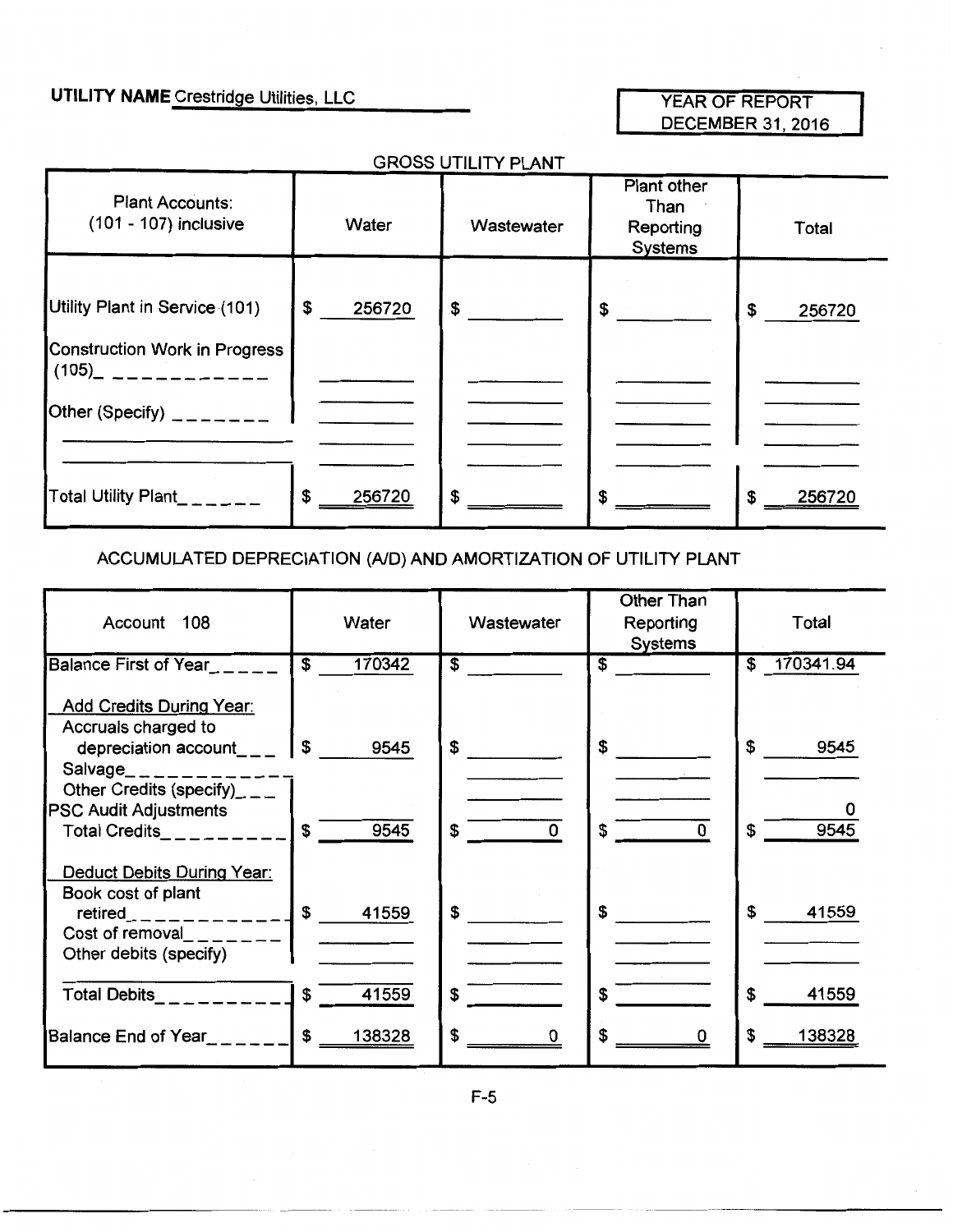#### **UTILITY NAME:** Crestridge Utilities, LLC

#### YEAR OF REPORT DECEMBER 31,2016

#### CAPITAL STOCK ( 201-204)

|                                                                                                                                                                                     | Common<br><b>Stock</b> | Preferred<br>Stock |
|-------------------------------------------------------------------------------------------------------------------------------------------------------------------------------------|------------------------|--------------------|
| Par or stated value per share_____________________________<br>Shares issued and outstanding<br>-----------------------<br>Total par value of stock issued__________________________ |                        |                    |

#### RETAINED EARNINGS ( 215)

|                                      | Appropriated | Un-<br>Appropriated |
|--------------------------------------|--------------|---------------------|
| Balance first of year                |              | $-230361$<br>æ      |
| Changes during the year (Specify):   |              |                     |
| Owners Equity from Purchase          |              |                     |
| 12/31/2013 Closing Entry             |              | $-7,593$            |
| Prior year retired Plant & Equipment |              | 3677                |
| Balance end of year                  | S            | -23427<br>S         |

#### PROPRIETARY CAPITAL ( 218)

|                                                                                  | Proprietor<br>Or Partner | Partner |
|----------------------------------------------------------------------------------|--------------------------|---------|
| Balance first of year_____________________<br>Changes during the year (Specify): |                          |         |
|                                                                                  |                          |         |
| Balance end of year___________________                                           |                          |         |

#### LONG TERM DEBT ( 224 )

|                                                    | Interest |       | Principal         |
|----------------------------------------------------|----------|-------|-------------------|
| Description of Obligation (Including Date of Issue | Rate     | # of  | per Balance       |
| and Date of Maturity):                             |          | Pymts | <b>Sheet Date</b> |
| Holiday Gulf Builders - Promissory Note            | 7.50%    | 144   | 211904            |
| Loan from Mike Smallridge                          | 5.50%    | 24    | 326               |
| Iberia Bank Loan for Wells                         | 6.50%    | 36    | 27748             |
|                                                    |          |       |                   |
| Total                                              |          |       | 239978            |
|                                                    |          |       |                   |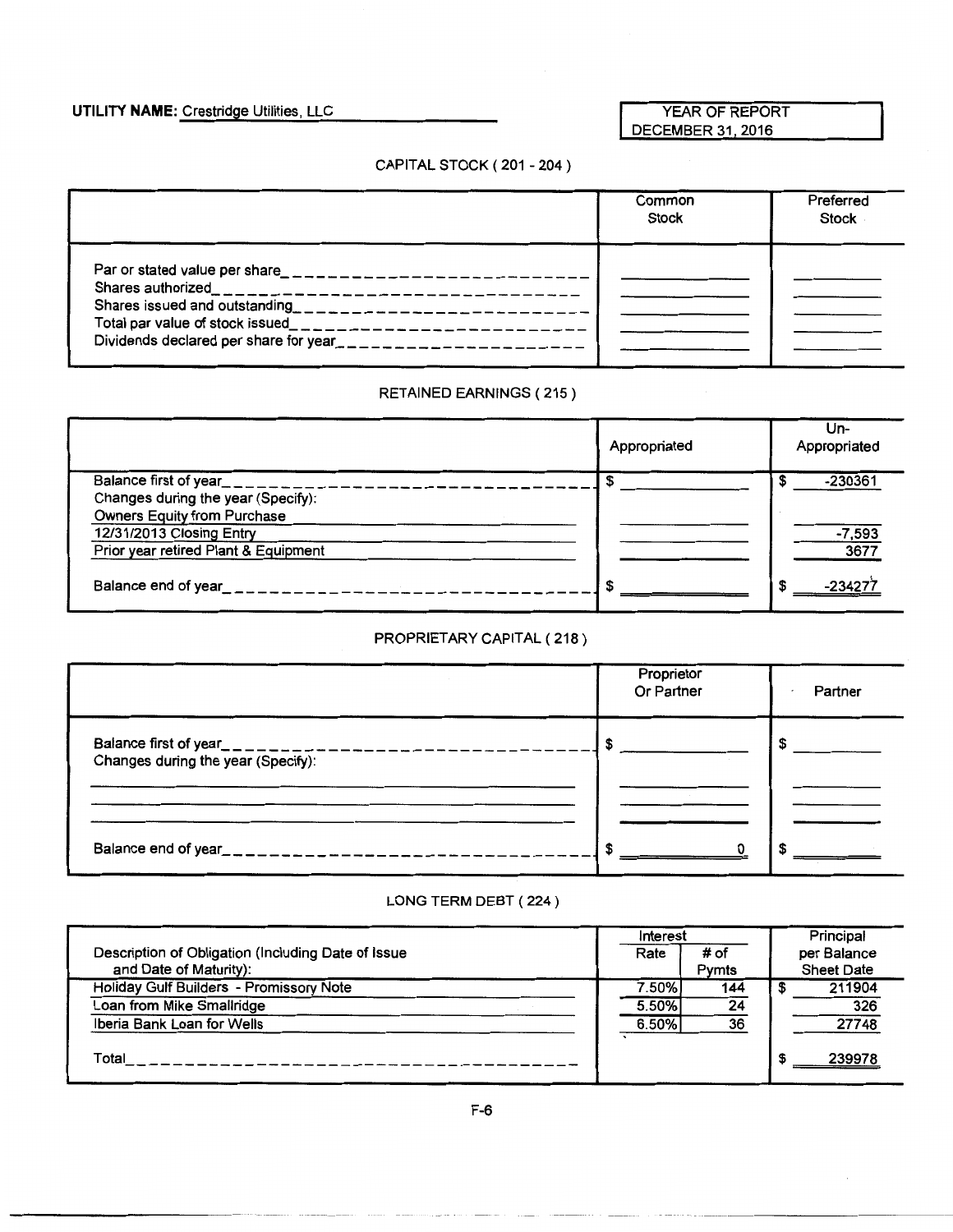YEAR OF REPORT DECEMBER 31, 2016

#### **TAX EXPENSE**

| (a)                                                                                                                                                                                                                                                                                                                                   | Water                       | Wastewater | Other | Total                            |
|---------------------------------------------------------------------------------------------------------------------------------------------------------------------------------------------------------------------------------------------------------------------------------------------------------------------------------------|-----------------------------|------------|-------|----------------------------------|
|                                                                                                                                                                                                                                                                                                                                       | (b)                         | (c)        | (d)   | (e)                              |
| Income Taxes:<br>Federal income tax_______<br>State income $\text{Tax}_{\text{max}} = 2$<br>Taxes Other Than Income:<br>State ad valorem tax_______<br>Local property tax_________<br>Other (Specify)_ $\frac{1}{2}$ ______<br><b>Regulatory Assessment Fees</b><br>Compliance/Licensing<br>Payroll Taxes<br><b>Total Tax Expense</b> | 139<br>5755<br>3330<br>9224 |            |       | S<br>139<br>5755<br>3330<br>9224 |

#### **PAYMENTS FOR SERVICES RENDERED BY OTHER THAN EMPLOYEES**

Report all information concerning outside rate, management, construction, advertising, labor relations, public relations, or other similiar professional services rendered the respondent for which aggregate payments during the year to any corporation, partnership, individual, or organization of any kind whatever amounting to \$500 or more.

| Name of Recipient                                                                                  | Water<br>Amount                           | Wastewater<br>Amount | <b>Description of Service</b>                                                                                        |
|----------------------------------------------------------------------------------------------------|-------------------------------------------|----------------------|----------------------------------------------------------------------------------------------------------------------|
| <b>Aqua Environmental</b><br>Sondra Myers<br>John Freyer<br><b>Michael Bowers</b><br>Steven Jarvis | 16918<br>6244<br>2100<br>\$<br>982<br>917 | \$<br>S<br>S         | <b>Water Plant Operations</b><br><b>Reading Meters</b><br>Painting<br><b>Reading Meters</b><br><b>Reading Meters</b> |
|                                                                                                    | \$<br>\$                                  | \$<br>S              |                                                                                                                      |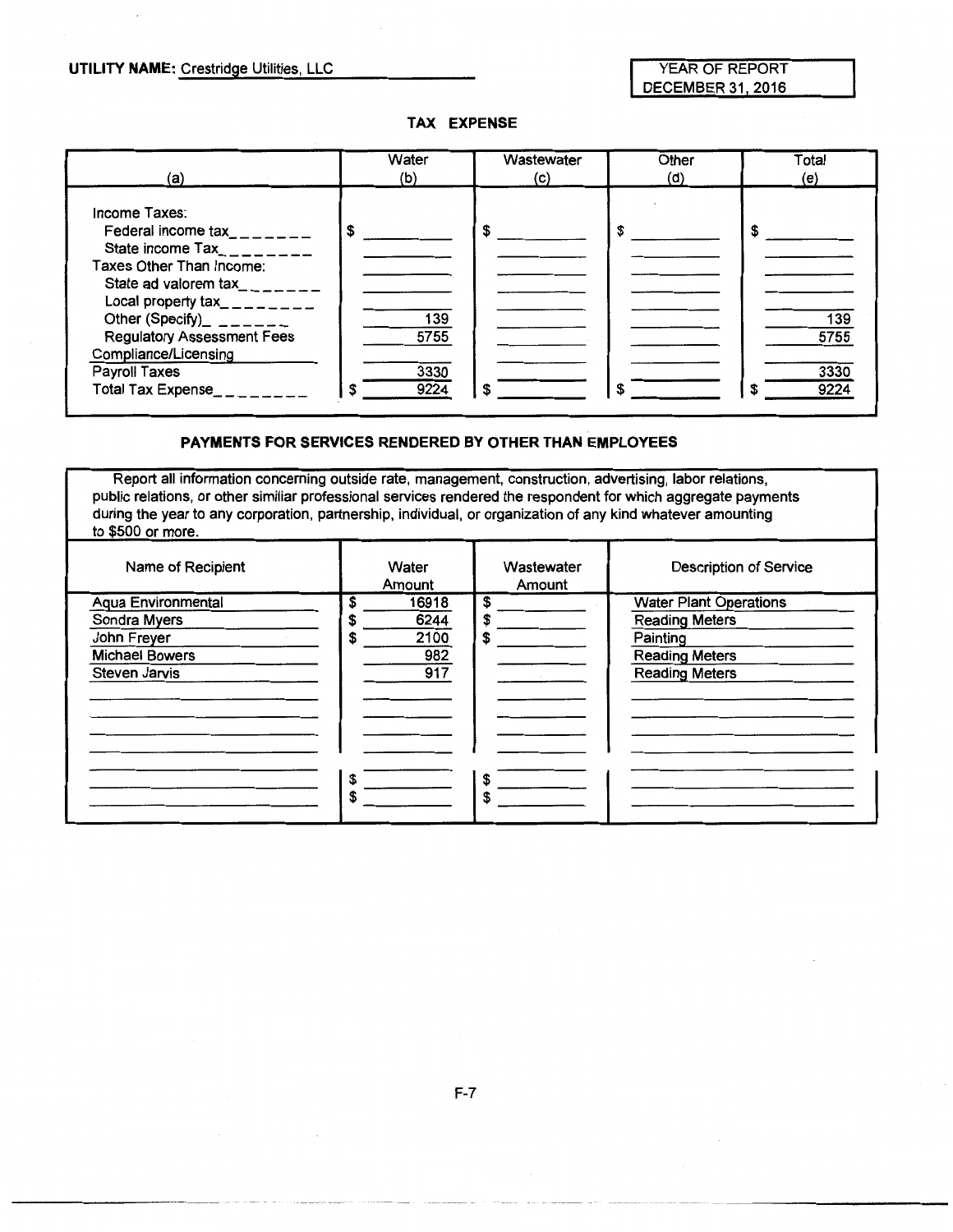YEAR OF REPORT DECEMBER 31, 2016

#### **CONTRIBUTIONS IN AID OF CONSTRUCTION ( 271** )

| (a)                                                                                                                                                             | Water<br>(b) | Wastewater<br>(c) | Total<br>(d) |
|-----------------------------------------------------------------------------------------------------------------------------------------------------------------|--------------|-------------------|--------------|
| Balance first of year___________________<br>(1)<br>Add credits during year_________________<br>$ 2\rangle$                                                      |              | S<br>S            |              |
| Total<br>3)<br>Deduct charges during the year___________<br>14)<br>$\vert$ 5)<br>Balance end of year___________________<br>Less Accumulated Amortization<br>16) |              |                   |              |
| Net CIAC                                                                                                                                                        |              |                   |              |

#### **ADDITIONS TO CONTRIBUTIONS IN AID OF CONSTRUCTION DURING YEAR (CREDITS)**

| Report below all developers or contractors<br>agreements from which cash or property was<br>received during the year.     | Indicate<br>"Cash" or<br>"Property" | Water | Wastewater                                                      |
|---------------------------------------------------------------------------------------------------------------------------|-------------------------------------|-------|-----------------------------------------------------------------|
|                                                                                                                           |                                     |       |                                                                 |
|                                                                                                                           |                                     |       |                                                                 |
|                                                                                                                           |                                     |       |                                                                 |
|                                                                                                                           |                                     |       |                                                                 |
| Sub-total_________________________                                                                                        |                                     | S     | \$<br>$\mathcal{L}^{\text{max}}$ and $\mathcal{L}^{\text{max}}$ |
| Report below all capacity charges, main<br>extension charges and customer connection<br>charges received during the year. |                                     |       |                                                                 |
| Number of<br>Description of Charge<br>Connections                                                                         | Charge per<br>Connection            |       |                                                                 |
|                                                                                                                           | $\overline{\text{S}}$               | \$    | $\frac{1}{2}$                                                   |
|                                                                                                                           |                                     |       |                                                                 |
|                                                                                                                           |                                     |       |                                                                 |
| Total Credits During Year (Must agree with line # 2 above.)________                                                       |                                     | \$    | \$                                                              |

#### ACCUMULATED AMORTIZATION OF CIAC (272)

|                                                      | Water | Wastewater | Total |
|------------------------------------------------------|-------|------------|-------|
| Balance First of Year                                |       |            |       |
| Add Debits During Year.                              |       |            |       |
| Deduct Credits During Year:                          |       |            |       |
| Balance End of Year (Must agree with line #6 above.) |       |            |       |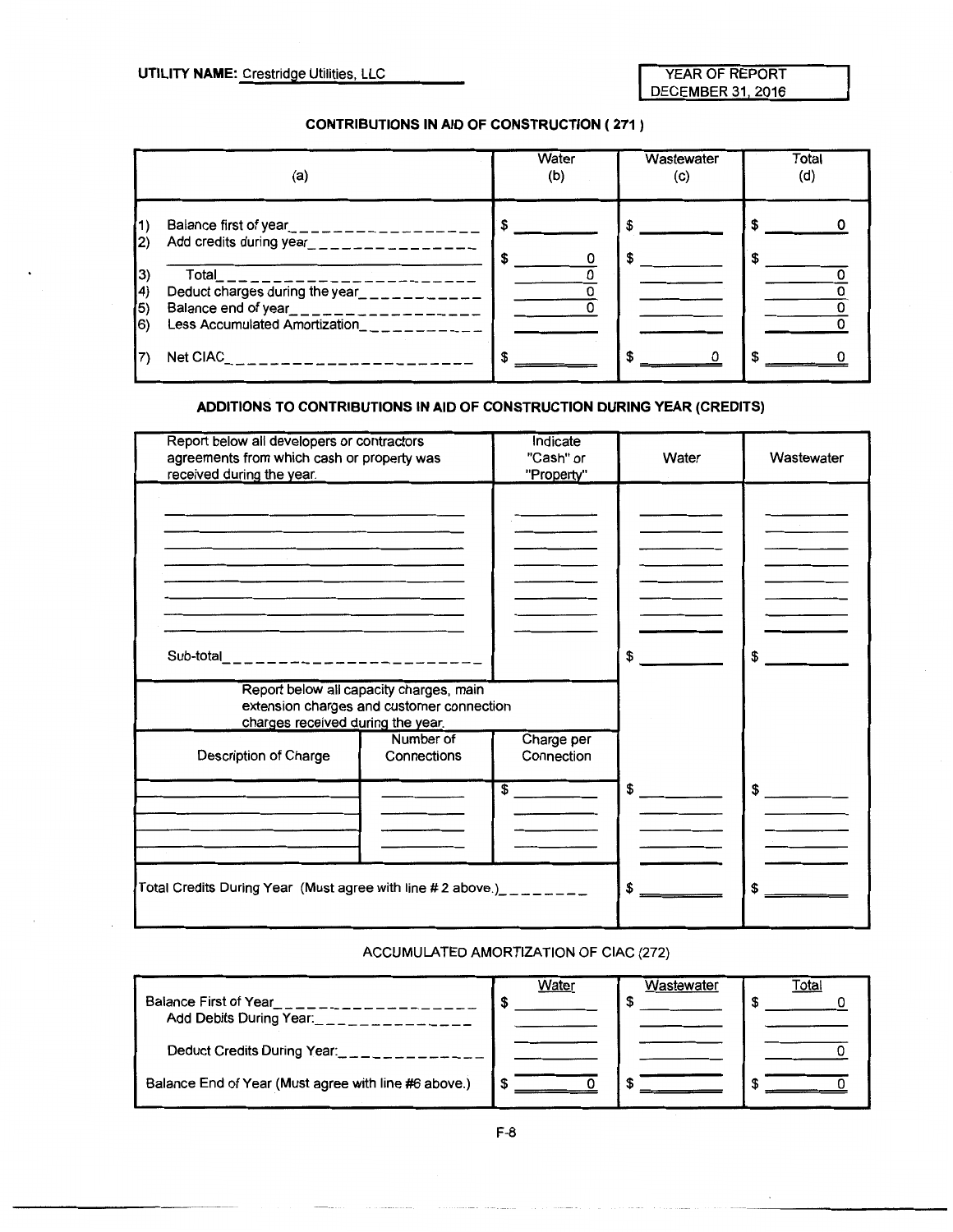#### \*\* **COMPLETION OF SCHEDULE REQUIRED ONLY IF AFUDC WAS CHARGED DURING YEAR\*\***

**UTILITY NAME** Crestridge Utilities, LLC YEAR OF REPORT

DECEMBER 31, 2016

#### **SCHEDULE "A"**

#### **SCHEDULE OF COST OF CAPITAL USED FOR AFUDC CALCULATION (1)**

| Class of Capital<br>(a)     | Dollar<br>Amount<br>(b) | Percentage<br>of<br>Capital<br>(c) | Actual<br>Cost<br>Rates<br>(d) | Weighted<br>Cost<br>[ c x d ]<br>(e) |
|-----------------------------|-------------------------|------------------------------------|--------------------------------|--------------------------------------|
| <b>Common Equity</b>        | \$                      | %                                  | %                              | %                                    |
| <b>Preferred Stock</b>      |                         | %                                  | %                              | %                                    |
| Long Term Debt              |                         | %                                  | %                              | %                                    |
| <b>Customer Deposits</b>    |                         | %                                  | %                              | %                                    |
| Tax Credits - Zero Cost     |                         | %                                  | 0.00 %                         | $\%$                                 |
| Tax Credits - Weighted Cost |                         | %                                  | %                              | %                                    |
| Deferred Income Taxes       |                         | %                                  | %                              | %                                    |
| Other (Explain)             |                         | %                                  | %                              | %                                    |
| Total                       | \$                      | %<br>100.00                        |                                | %                                    |

(1) Must be calculated using the same methodology used to calculate AFUDC rate approved by the Commission.

#### **APPROVED AFUDC RATE**

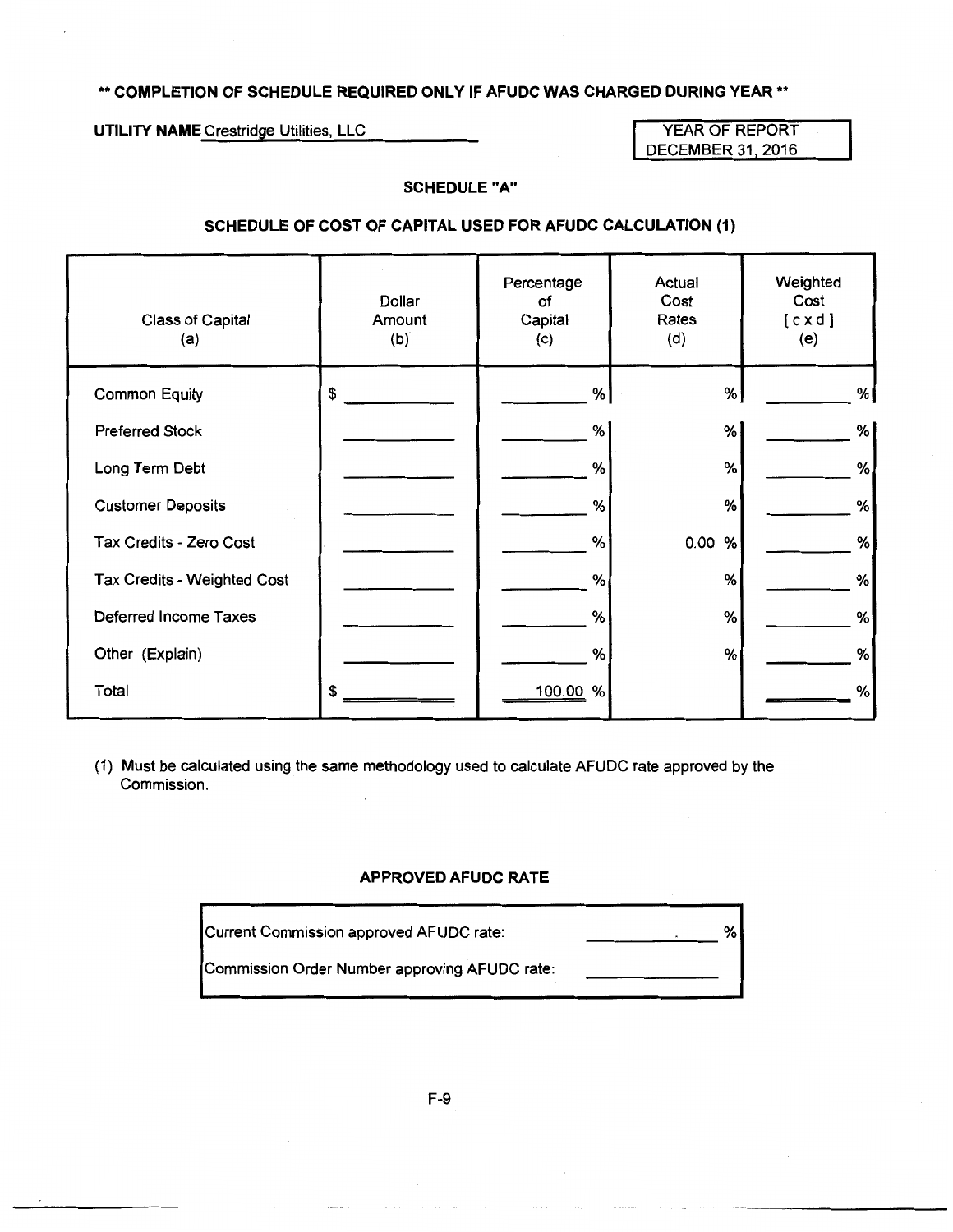#### \*\* **COMPLETION OF SCHEDULE REQUIRED ONLY IF AFUDC WAS CHARGED DURING YEAR\*\***

UTILITY NAME Crestridge Utilities, LLC **WEAR OF REPORT AND THE YEAR OF REPORT** 

DECEMBER 31, 2016

#### **SCHEDULE "B"**

#### **SCHEDULE OF CAPITAL STRUCTURE ADJUSTMENTS**

| Class of Capital<br>(a)                                                                                                                                                                                                      | Per<br><b>Book</b><br><b>Balance</b><br>(b) | Non-utility<br>Adjustments<br>(c) | Non-juris.<br>Adjustments<br>(d) | Other $(1)$<br>Adjustments<br>(e) | Capital<br><b>Structure</b><br>Used for<br><b>AFUDC</b><br>Calculation<br>(f) |
|------------------------------------------------------------------------------------------------------------------------------------------------------------------------------------------------------------------------------|---------------------------------------------|-----------------------------------|----------------------------------|-----------------------------------|-------------------------------------------------------------------------------|
| <b>Common Equity</b><br><b>Preferred Stock</b><br>Long Term Debt<br><b>Customer Deposits</b><br>Tax Credits-Zero Cost<br><b>Tax Credits-Weighted</b><br>Cost of Capital<br>Deferred Income Taxes<br>Other (Explain)<br>Total | \$<br>S                                     |                                   | \$                               | S                                 | \$                                                                            |

(1) Explain below all adjustments made in Column (e):

| $\sim$ |  |
|--------|--|
|        |  |
|        |  |
|        |  |
|        |  |
|        |  |
|        |  |
|        |  |
|        |  |
|        |  |
|        |  |
|        |  |
|        |  |
|        |  |
|        |  |
|        |  |
|        |  |
|        |  |
|        |  |
|        |  |
|        |  |
|        |  |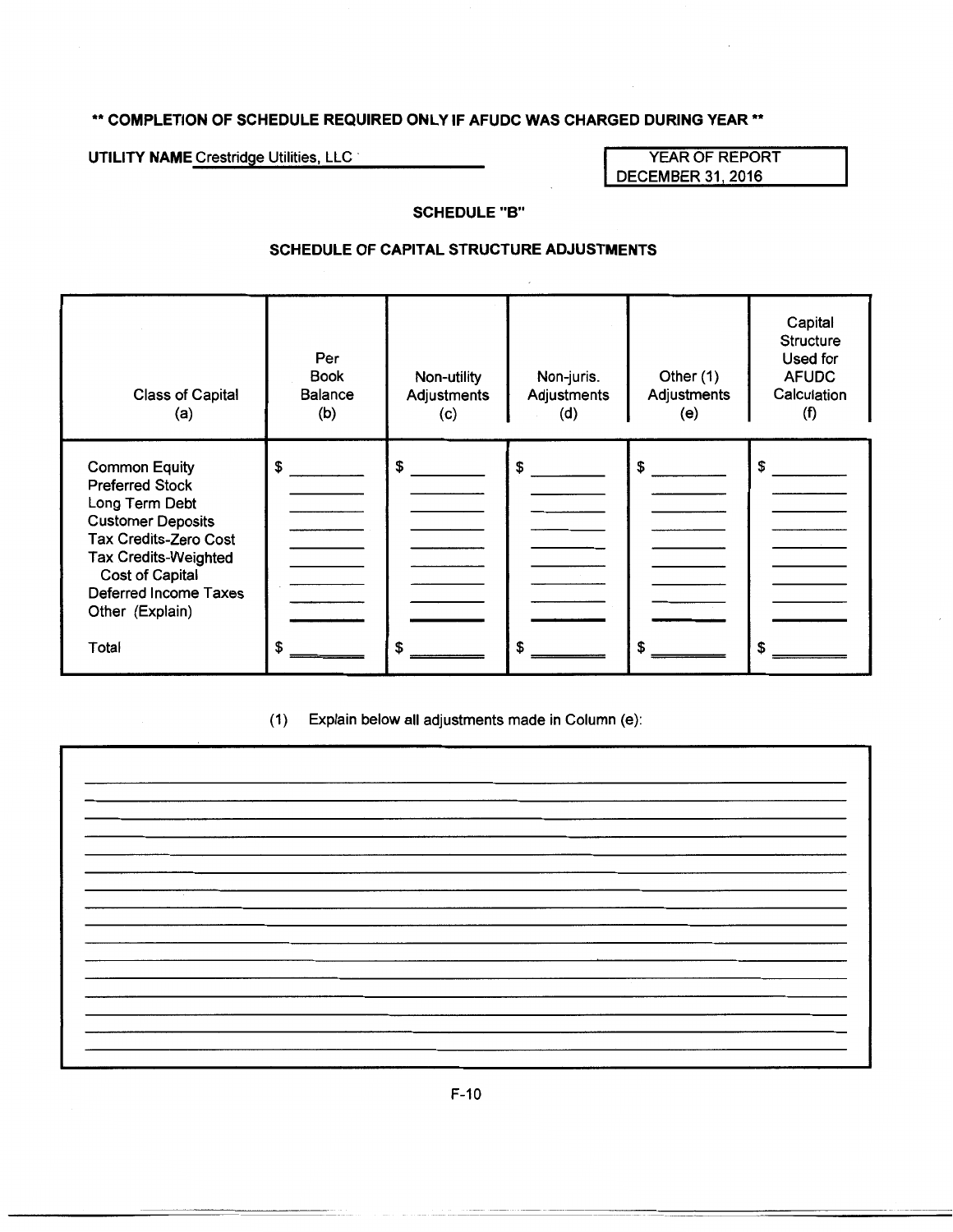# **WATER**

## **OPERATING**

# **SECTION**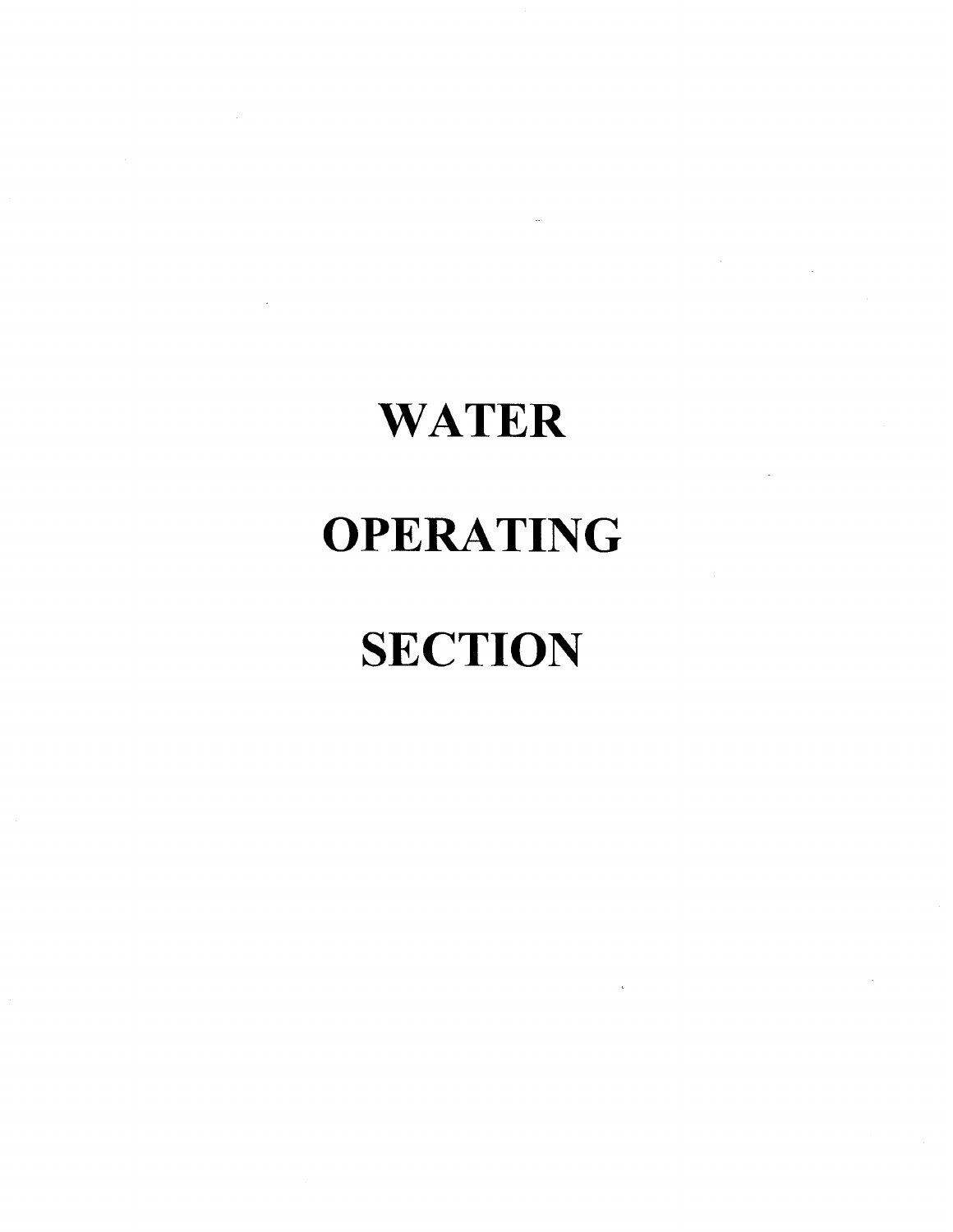**UTILITY NAME:** Crestridge Utilities, LLC

#### YEAR OF REPORT DECEMBER 31,2016

#### **WATER UTILITY PLANT ACCOUNTS**

| Acct.<br>No.<br>(a) | <b>Account Name</b><br>(b)                     | <b>Previous</b><br>Year<br>(c) | <b>Additions</b><br>(d) | <b>Retirements</b><br>(e) | Current<br>Year<br>(f) |
|---------------------|------------------------------------------------|--------------------------------|-------------------------|---------------------------|------------------------|
| 301                 | Organization_ _ _ _ _ _ _ _ _ _ _ _ _ _ _ _ \$ |                                | $\frac{1}{\sqrt{2}}$    | $\frac{1}{2}$             | $\frac{1}{\sqrt{2}}$   |
| 302                 |                                                |                                |                         |                           |                        |
| 303                 | Land and Land Rights______                     | 6000                           |                         |                           | 6000                   |
| 304                 | Structures and Improvements__                  | 10755                          |                         | 895                       | 9860                   |
| 305                 | Collecting and Impounding                      |                                |                         |                           |                        |
|                     |                                                |                                | 843                     | 843                       | 0                      |
| 306                 | Lake, River and Other                          |                                |                         |                           |                        |
|                     | $Intakes$ <sub>______________</sub>            |                                |                         |                           |                        |
| 307                 | Wells and Springs_________                     | 31933                          |                         | 21728                     | 10205                  |
| 308                 | Infiltration Galleries and                     |                                |                         |                           |                        |
|                     | $T$ unnels_ _ _ _ _ _ _ _ _ _ _ _ _            |                                |                         |                           |                        |
| 309                 |                                                |                                |                         |                           | 2946                   |
| 310                 | Power Generation Equipment__                   | 3000                           |                         |                           | 3000                   |
| 311                 | Pumping Equipment_______                       | 43970                          | 8167                    |                           | 52137                  |
| 320                 | Water Treatment Equipment                      | 405                            |                         |                           | 405                    |
| 330                 | Distribution Reservoirs and                    |                                |                         |                           |                        |
|                     | Standpipes________                             | 28751                          | 5624                    |                           | 34375                  |
| 331                 | Transmission and Distribution                  |                                |                         |                           |                        |
|                     | $Lines$ <sub>_______________</sub>             | 45742                          |                         |                           | 45742                  |
| 333                 | Services________________                       | 12509                          |                         |                           | 12509                  |
| 334                 | Meters and Meter                               |                                |                         |                           |                        |
|                     |                                                | $-59682$                       | 6744                    |                           | 66426                  |
| 335                 | Hydrants_ _ _ _ _ _ _ _ _ _ _ _ _              |                                | 2035                    |                           | 4847                   |
| 336                 | Backflow Prevention Devices___                 |                                |                         |                           |                        |
| 339                 | Other Plant and                                |                                |                         |                           |                        |
|                     | Miscellaneous Equipment____ 1676               |                                |                         |                           | 1676                   |
| 340                 | Office Furniture and                           |                                |                         |                           |                        |
|                     | $Equipment$ <sub>--------</sub>                | $\frac{560}{2}$                | 231                     |                           | 791<br>4725            |
| 341                 | Transportation Equipment____                   | $-3818$                        | 907                     |                           |                        |
| 342                 | Stores Equipment_________                      | $\overline{\phantom{a}}$       |                         |                           |                        |
| 343                 | Tools, Shop and Garage                         |                                |                         |                           |                        |
|                     | Equipment_ _ _ _ _ _ _ _ _ _ _ _ $\vert$       |                                |                         |                           |                        |
| 344                 | Laboratory Equipment_______                    |                                |                         |                           | 1076                   |
| 345                 | Power Operated Equipment___                    | $\frac{1076}{ }$               |                         |                           |                        |
| 346<br>347          | Communication Equipment___                     | $\frac{1}{2}$                  |                         |                           |                        |
| 348                 | Other Tangible Plant_______                    |                                |                         |                           |                        |
|                     |                                                |                                |                         |                           |                        |
|                     |                                                |                                | \$<br>24551             | \$                        | 256720<br>S            |

\*\* Includes 2016 additions and adjustments to correct PIS balance per Order No. PSC-17-0042-PAA-WU.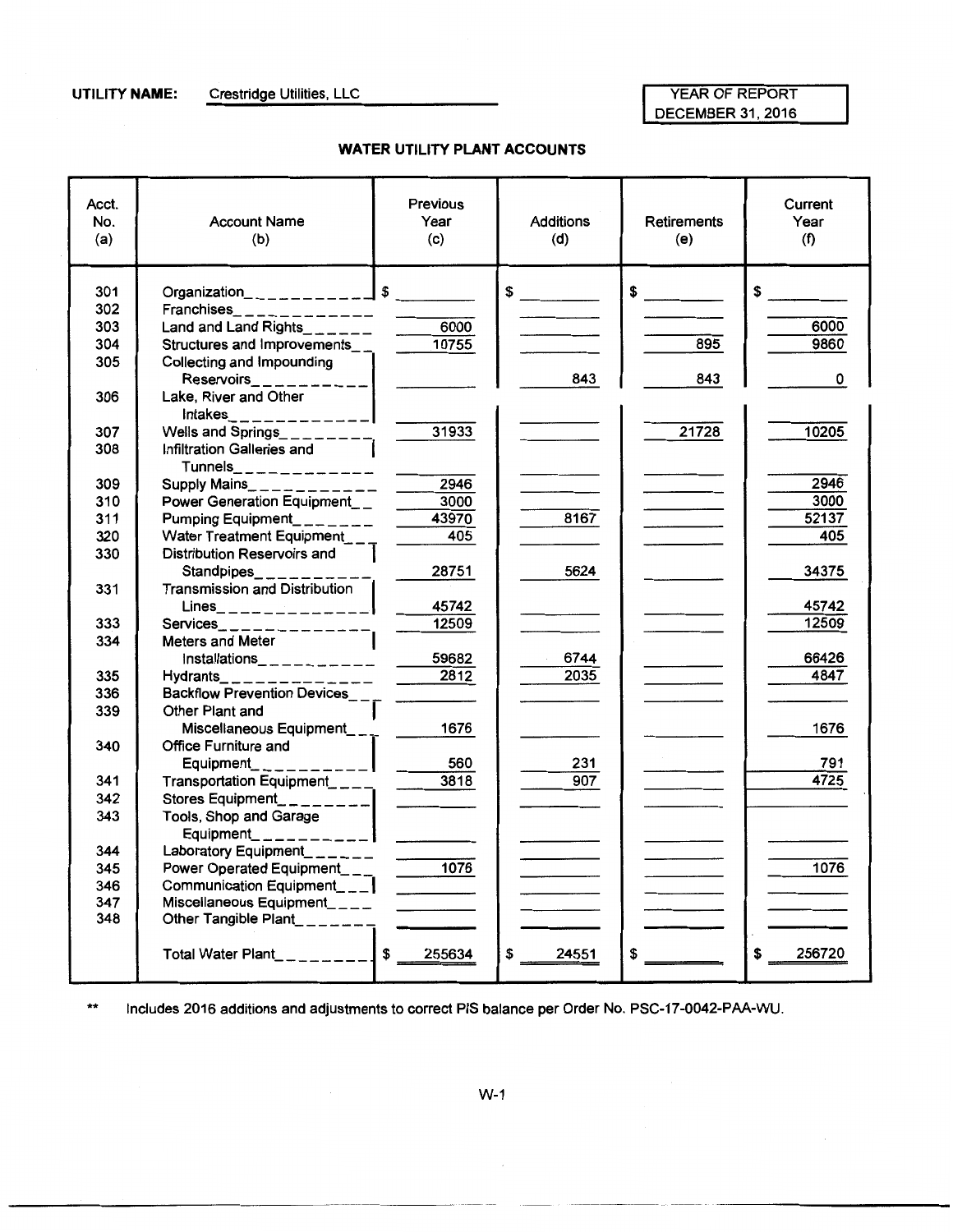#### **UTILITY NAME:** Crestridge Utilities, LLC

#### YEAR OF REPORT DECEMBER 31, 2016

 $\mathcal{L}$ 

**ANALYSIS OF ACCUMULATED DEPRECIATION BY PRIMARY ACCOUNT- WATER** 

|       |                                         | Average<br>Service | Average<br>Salvage | Depr.        | Accumulated<br>Depreciation |               |                 | Accum. Depr.<br>Balance |
|-------|-----------------------------------------|--------------------|--------------------|--------------|-----------------------------|---------------|-----------------|-------------------------|
| Acct. |                                         | Life in            | in                 | Rate         | Balance                     |               |                 | End of Year             |
| No.   | Account                                 | Years              | Percent            | Applied      | Previous Year               | <b>Debits</b> | Credits         | $(f-g+h=i)$             |
| (a)   | (b)                                     | (c)                | (d)                | (e)          | (f)                         | (g)           | (h)             | (i)                     |
|       |                                         |                    |                    |              |                             |               |                 |                         |
| 304   | Structures and Improvements___          | 27                 | %                  | $3.70 \%$ \$ | 6506                        | 4070<br>\$    | 340             | 2776                    |
| 305   | Collecting and Impounding               |                    |                    |              |                             |               |                 |                         |
|       | Reservoirs___________                   | 40                 | %                  | 2.50%        |                             |               |                 | 0                       |
| 306   | Lake, River and Other Intakes___        | $\overline{40}$    | $\%$               | 2.50%        |                             |               |                 |                         |
| 307   | Wells and Springs__                     | $\overline{27}$    | %                  | 3.70%        | 9837                        | 534           | 378             | 9681                    |
| 308   | <b>Infiltration Galleries &amp;</b>     |                    |                    |              |                             |               |                 |                         |
|       |                                         |                    | %                  | %            |                             |               |                 |                         |
| 309   | Supply Mains_ $x - 1 - 1$               | $\overline{32}$    | $\%$               | 3.13%        | 2438                        | $-23$         | $\overline{92}$ | 2553                    |
| 310   | Power Generating Equipment_ _           | $\overline{17}$    | $\%$               | $5.88$ %     | 3000                        | $-4364$       |                 | 7364                    |
| 311   | Pumping Equipment                       | $\overline{17}$    | $\%$               | %<br>5.88    | 36255                       | 23854         | 2827            | 15228                   |
| 320   | Water Treatment Equipment___            | $\overline{17}$    | %                  | 5.88<br>%    | 1940                        |               |                 | 1940                    |
| 330   | <b>Distribution Reservoirs &amp;</b>    |                    |                    |              |                             |               |                 |                         |
|       | Standpipes__<br>---------               | 33                 | $\%$               | 3.03%        | -9688                       | 15782         | 956             | $-24514$                |
| 331   | Trans. & Dist. Mains________            | $\overline{38}$    | %                  | 2.63%        | 45742                       |               |                 | 45742                   |
| 333   | Services<br>____________                | $\overline{35}$    | $\%$               | 2.86%        | 12509                       |               |                 | 12509                   |
| 334   | Meter & Meter Installations_____        | $\overline{17}$    | $\%$               | $\%$<br>5.88 | 55418                       | 1947          | 3907            | 57378                   |
| 335   | Hydrants<br>_ _ _ _ _ _ _ _ _ _ _ _ _   | $\overline{40}$    | %                  | 2.50%        | 3737                        |               | 96              | 3833                    |
| 336   | Backflow Prevention Devices             | $\overline{10}$    | %                  | 10.00 %      |                             |               |                 |                         |
| 339   | Other Plant and Miscellaneous           |                    |                    |              |                             |               |                 |                         |
|       | Equipment___________                    | $\overline{20}$    | $\%$               | 5.00%        | 600                         | $-57$         | 84              | 741                     |
| 340   | Office Furniture and                    |                    |                    |              |                             |               |                 |                         |
|       | Equipment                               | 15                 | %                  | 6.67 %       | 560                         |               | 45              | 605                     |
| 341   | Transportation Equipment <sub>200</sub> | $\overline{6}$     | %                  | 16.67 %      | 1272                        | $-159$        | 712             | 2143                    |
| 342   | Stores Equipment                        |                    | %                  | %            |                             |               |                 |                         |
| 343   | Tools, Shop and Garage                  |                    |                    |              |                             |               |                 |                         |
|       | Equipment__<br>_ _ _ _ _ _ _ _          | 15                 | %                  | 6.67 %       |                             |               |                 |                         |
| 344   | Laboratory Equipment                    |                    | $\%$               | %            |                             |               |                 |                         |
| 345   | Power Operated Equipment___             | 10 <sup>1</sup>    | $\%$               | 10.00 %      | 216                         | $-25$         | $\frac{1}{108}$ | 349                     |
| 346   |                                         |                    | $\%$               | $\%$         |                             |               |                 |                         |
| 347   |                                         |                    | $\%$               | %            |                             |               |                 |                         |
| 348   | Other Tangible Plant_________           | $\overline{10}$    | %                  | 10.00 %      |                             |               |                 |                         |
|       |                                         |                    |                    |              |                             |               |                 |                         |
|       | Totals_________________                 |                    |                    |              | 170342                      | 41559         | 9545            | 138328                  |
|       |                                         |                    |                    |              |                             |               |                 |                         |

\*This amount should tie to Sheet F-5.

 Includes 2016 additions and adjustments to correct PIS balance per Order No. PSC-17-0042-PAA-WU.  $\star\star$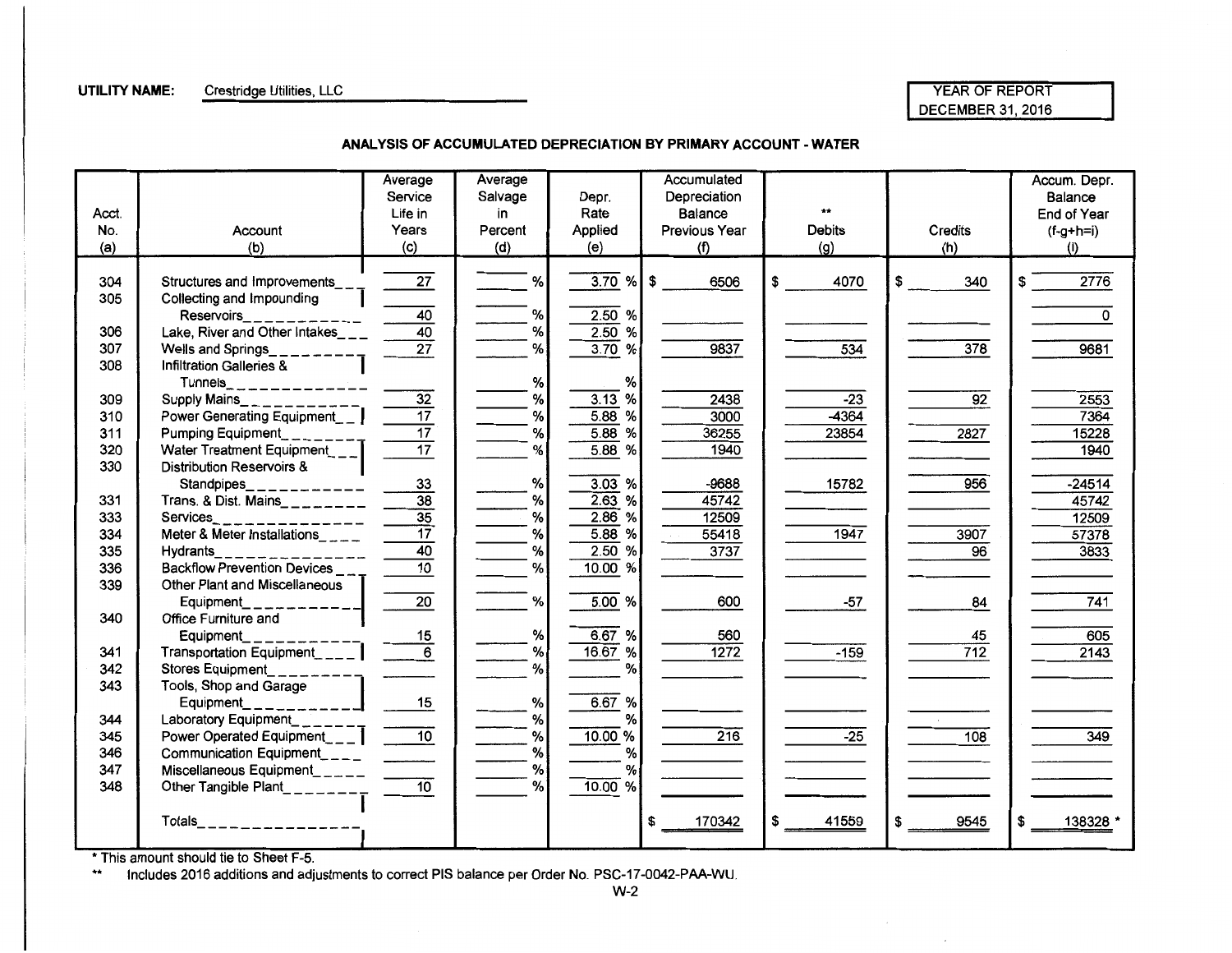DECEMBER 31, 2016

#### **WATER OPERATION AND MAINTENANCE EXPENSE**

| Acct.<br>No.                                                              | <b>Account Name</b>                                                                                                                                                                                                                                                                               | Amount                                                                                                       |
|---------------------------------------------------------------------------|---------------------------------------------------------------------------------------------------------------------------------------------------------------------------------------------------------------------------------------------------------------------------------------------------|--------------------------------------------------------------------------------------------------------------|
| 601<br>603<br>604<br>610<br>615<br>616<br>618<br>620<br>630               | Salaries and Wages - Employees<br>. _ _  _ _ _ _ _ _ _ _ _<br>Salaries and Wages - Officers, Directors, and Majority Stockholders___________<br>Employee Pensions and Benefits___________________________________<br>Chemicals<br>--------------------------------------<br>Contractual Services: | \$<br>59541<br>15900<br>7063<br>4102<br>715<br>2265<br>885                                                   |
| 640<br>645<br>650<br>655<br>660<br>665<br>670<br>675<br>680<br>682<br>690 | Billing_______________<br>Rents<br>Business Licences_________<br>Regulatory Commission Expenses (Amortized Rate Case Expense)___________                                                                                                                                                          | 394<br>1330<br>26860<br>4928<br>3342<br>10091<br>3157<br>1000<br>1637<br>2100<br>31426<br>281<br>16505<br>31 |
|                                                                           | Total Water Operation And Maintenance Expense____________________________<br>* This amount should tie to Sheet F-3.                                                                                                                                                                               | 193553<br>\$                                                                                                 |

#### **WATER CUSTOMERS**

| Description<br>(a)                            | Type of<br>Meter **<br>(b) | Equivalent<br>Factor<br>(c) | Start<br>of Year<br>(d) | Number of Active Customers<br>End<br>of Year<br>(e) | <b>Total Number</b><br>of Meter<br>Equivalents<br>$(c \times e)$<br>(f) |
|-----------------------------------------------|----------------------------|-----------------------------|-------------------------|-----------------------------------------------------|-------------------------------------------------------------------------|
| <b>Residential Service</b>                    |                            |                             |                         |                                                     |                                                                         |
| 5/8"                                          | D                          | 1.0                         | 616                     | 616                                                 | 616                                                                     |
| 3/4"                                          | D                          | 1.5                         |                         |                                                     |                                                                         |
| 1"                                            | D                          | 2.5                         |                         |                                                     |                                                                         |
| 1 1/2"                                        | D,T                        | 5.0                         |                         |                                                     |                                                                         |
| General Service                               |                            |                             |                         |                                                     |                                                                         |
| 5/8"                                          | D                          | 1.0                         |                         |                                                     |                                                                         |
| 3/4"                                          | D                          | 1.5                         |                         |                                                     |                                                                         |
| 1"                                            | D                          | 2.5                         |                         |                                                     |                                                                         |
| 11/2"                                         | D,T                        | 5.0                         |                         |                                                     |                                                                         |
| 2"                                            | D, C, T                    | 8.0                         |                         |                                                     |                                                                         |
| 3"                                            | D                          | 15.0                        |                         |                                                     |                                                                         |
| 3"                                            | $\mathbf C$                | 16.0                        |                         |                                                     |                                                                         |
| 3"                                            |                            | 17.5                        |                         |                                                     |                                                                         |
| <b>Unmetered Customers</b><br>Other (Specify) |                            |                             |                         |                                                     |                                                                         |
| $D = Displacement$<br>**                      |                            |                             |                         |                                                     |                                                                         |
| $C =$ Compound                                |                            | Total                       | 616                     | 616                                                 | 616                                                                     |
| $T =$ Turbine                                 |                            |                             |                         |                                                     |                                                                         |
|                                               |                            |                             |                         |                                                     |                                                                         |

W-3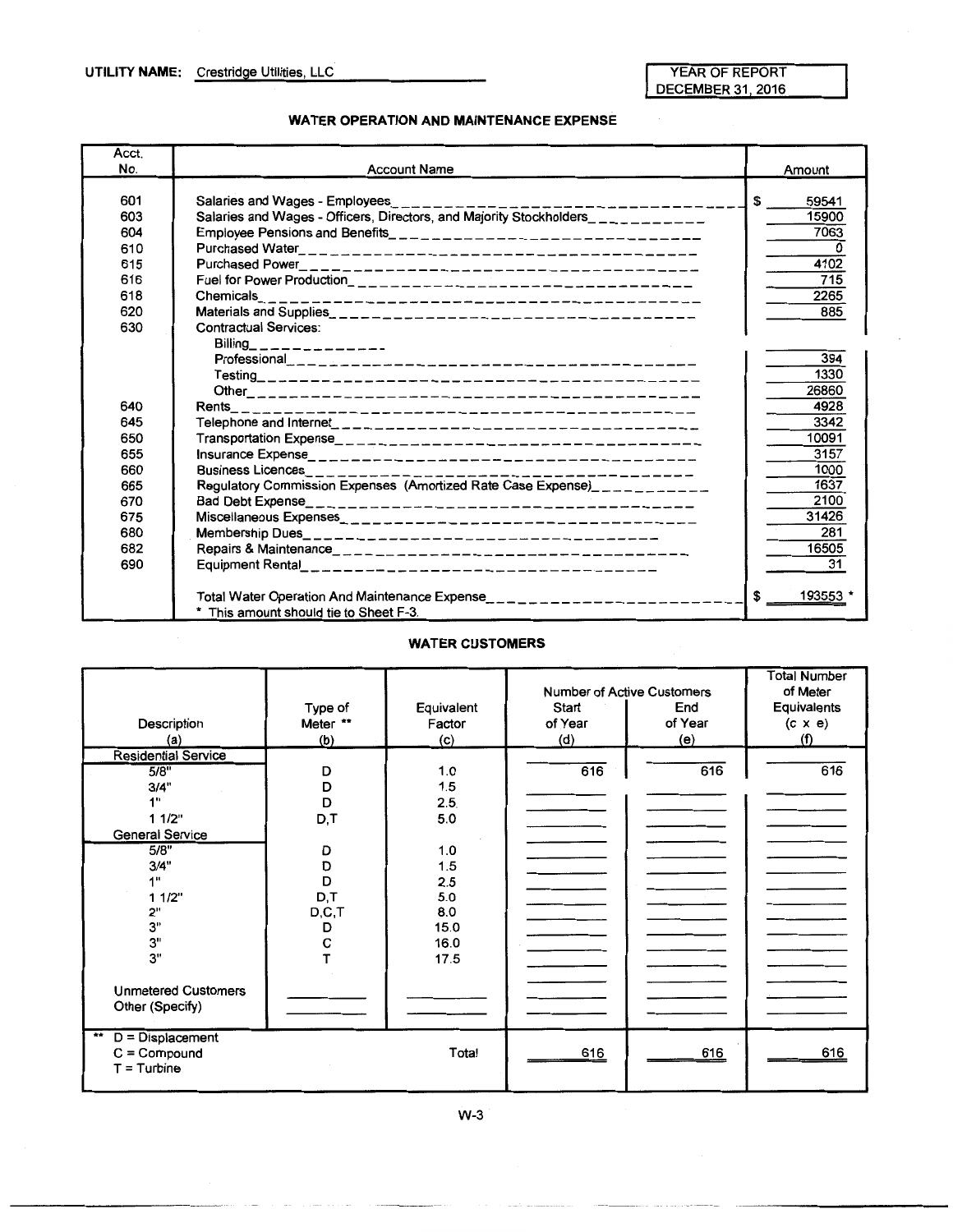#### UTILITY NAME:\_\_\_\_\_\_ Crestridge Utilities, LLC

#### YEAR OF REPORT DECEMBER 31, 2016

 $\mathcal{L}$ 

SYSTEM NAME:

#### PUMPING AND PURCHASED WATER STATISTICS

| (a)                                                                                                                                                                                                                                                                                                                                                              | Water<br>Purchased<br>For Resale<br>(Omit 000's)<br>(b)                                                                                             | Finished<br><b>Water From</b><br><b>Wells</b><br>(Omit 000's)<br>(c)                                  | Recorded<br><b>Accounted For</b><br>Loss Through<br>Line Flushing<br>Etc.<br>(Omit 000's)<br>(d) | <b>Total Water</b><br><b>Pumped And</b><br>Purchased<br>(Omit 000's)<br>$[(b)+(c)-(d)]$<br>(e)        | <b>Water Sold</b><br>To<br><b>Customers</b><br>(Omit 000's)<br>(f)                                    |
|------------------------------------------------------------------------------------------------------------------------------------------------------------------------------------------------------------------------------------------------------------------------------------------------------------------------------------------------------------------|-----------------------------------------------------------------------------------------------------------------------------------------------------|-------------------------------------------------------------------------------------------------------|--------------------------------------------------------------------------------------------------|-------------------------------------------------------------------------------------------------------|-------------------------------------------------------------------------------------------------------|
| January_______<br>February_______<br>$March$ <sub>-------</sub><br>$April$ __________<br>$May_{----------}$<br>$June_{\leftarrow \, --\, --\, --\, --}$<br>$July$ __________<br>August________<br>September <sub>-<math>-</math></sub> ---<br>$October$ <sub>_________</sub><br>November <sub>_______</sub>  <br>December <b>December</b><br>Total for Year_____ | and the company of the<br><b>Controller State</b><br>the contract of the con-<br>the control of the control of<br>and the control of the control of | 2529<br>3482<br>2105<br>2186<br>1916<br>1719<br>2442<br>1829<br>1990<br>1648<br>1611<br>1625<br>25082 | 216<br>276<br>246<br>320<br>318<br>304<br>298<br>286<br>278<br>310<br>270<br>284<br>3406         | 2313<br>3206<br>1859<br>1866<br>1598<br>1415<br>2144<br>1543<br>1712<br>1338<br>1341<br>1341<br>21676 | 2313<br>3206<br>1859<br>1866<br>1598<br>1415<br>2144<br>1543<br>1712<br>1338<br>1341<br>1341<br>21676 |
| If water is purchased for resale, indicate the following:<br>Vendor n/a<br>Point of delivery ____ n/a<br>If water is sold to other water utilities for redistribution, list names of such utilities below:                                                                                                                                                       |                                                                                                                                                     |                                                                                                       |                                                                                                  | n/a                                                                                                   |                                                                                                       |

#### MAINS (FEET)

| Kind of Pipe                                                 | Diameter                |                                            |       | Removed   | End                   |
|--------------------------------------------------------------|-------------------------|--------------------------------------------|-------|-----------|-----------------------|
| (PVC, Cast Iron,                                             | οf                      | First of                                   | Added | or        | оf                    |
| Coated Steel, etc.)                                          | Pipe                    | Year                                       |       | Abandoned | Year                  |
| 2" & Under is Galv Iron<br>or PVC<br>3" & Over<br>Asb Cement | 2" & Under<br>3" & Over | 17,660<br>$4" - 8,160"$<br>6"<br>$-6,815'$ |       |           | 17660<br>8160<br>6815 |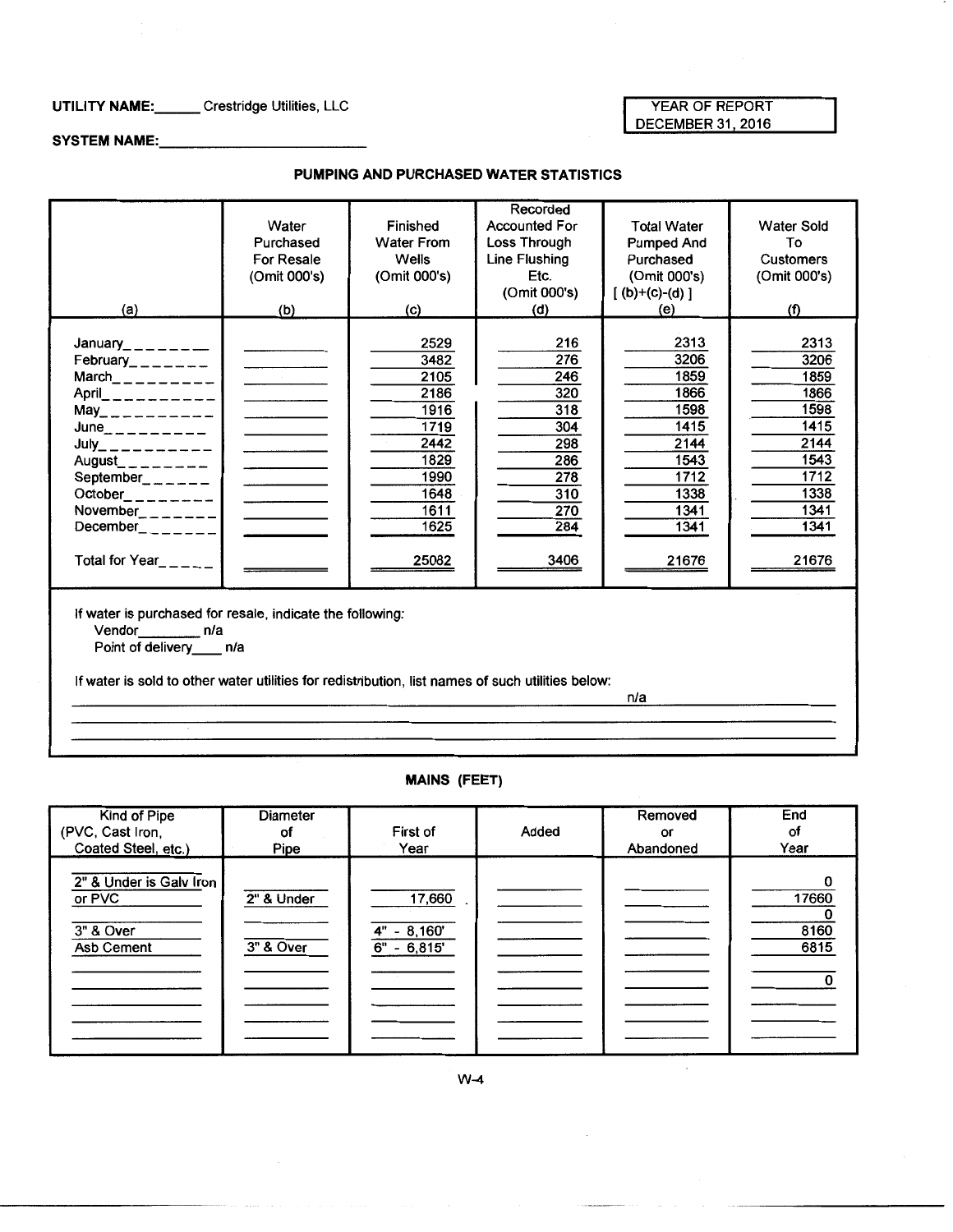#### **UTILITY NAME: \_\_\_\_\_** Crestridge Utilities, LLC

#### SYSTEM NAME:

#### **WELLS AND WELL PUMPS**

| (a)                                                          | #4<br>(b)                  | #2<br>(C)           | #3<br>(d)                     | #1<br>(e) | #5    |  |
|--------------------------------------------------------------|----------------------------|---------------------|-------------------------------|-----------|-------|--|
|                                                              |                            |                     |                               |           |       |  |
| <b>Year Constructed</b><br><b>Types of Well Construction</b> | 1963                       | 1963                | 1963                          | 1963      | 1963  |  |
| and Casing<br>$-$ ------                                     | Steel                      | Steel               | <b>STRUCK BY</b><br>LIGHTNING | Steel     | Steel |  |
| Depth of Wells                                               | 170'                       | 135'                | on 12/31/13<br>109'           | 100'      | 160'  |  |
| Diameters of Wells                                           | 12"<br>300                 | 12"<br>300          | 12"<br>300                    | 8"        | 12"   |  |
| Motor - $HP$ <sub>___</sub> _________<br>Motor Type $*$      | 15<br><b>HU Top MtVert</b> | 20<br>HU Top MtVert | 20<br><b>HU Top MtVert</b>    |           |       |  |
| Yields of Wells in $GPD_{n-m-m}$                             | Yes                        | Yes                 | Yes                           |           |       |  |
| Auxiliary Power                                              |                            |                     |                               |           |       |  |
| * Submersible, centrifugal, etc.                             |                            |                     |                               |           |       |  |

#### **RESERVOIRS**

| (a)                           | #4<br>(b)   | #2<br>(c)   | #3<br>(d)        | #1<br>(e) | #5   |  |
|-------------------------------|-------------|-------------|------------------|-----------|------|--|
| Description (steel, concrete) | Steel-Hydro | Steel-Hydro | <b>STRUCK BY</b> | none      | none |  |
| Capacity of Tank              | 5.000       | 5,000       | LIGHTNING        | none      | none |  |
| Ground or Elevated            | Ground      | Ground      | Ground           | none      | none |  |

#### **HIGH SERVICE PUMPING**

|                                                                                                                                     | #4                                                    | #2                                                    | #3                                                                   | #1                          | #5                          |  |
|-------------------------------------------------------------------------------------------------------------------------------------|-------------------------------------------------------|-------------------------------------------------------|----------------------------------------------------------------------|-----------------------------|-----------------------------|--|
| (a)<br><b>Motors</b><br>Manufacturer<br>Type_<br>Rated Horsepower                                                                   | (b)<br>U.S. Motor<br><b>HU-Electric</b><br>15 HP 3ph. | (c)<br>U.S. Motor<br><b>HU-Electric</b><br>20 HP 3ph. | (d)<br>U.S. Motor<br><b>HU-Electric</b><br>20 HP 3ph.<br>O/S 12/2013 | (e)<br>none<br>none<br>none | (f)<br>none<br>none<br>none |  |
| Pumps<br>Manufacturer<br>Type<br>Capacity in GPM<br>Average Number of Hours<br>Operated Per Day<br>Auxiliary Power<br><u>__</u> ___ | Peerless<br>Vert. Turbine<br>300<br>Yes               | Peerless<br>Vert. Turbine<br>300<br>Yes               | Peerless<br>Vert. Turbine<br>300<br>O/S 12/2013<br>Yes               | none<br>none<br>n/a         | none<br>none<br>n/a         |  |

YEAR OF REPORT DECEMBER 31,2016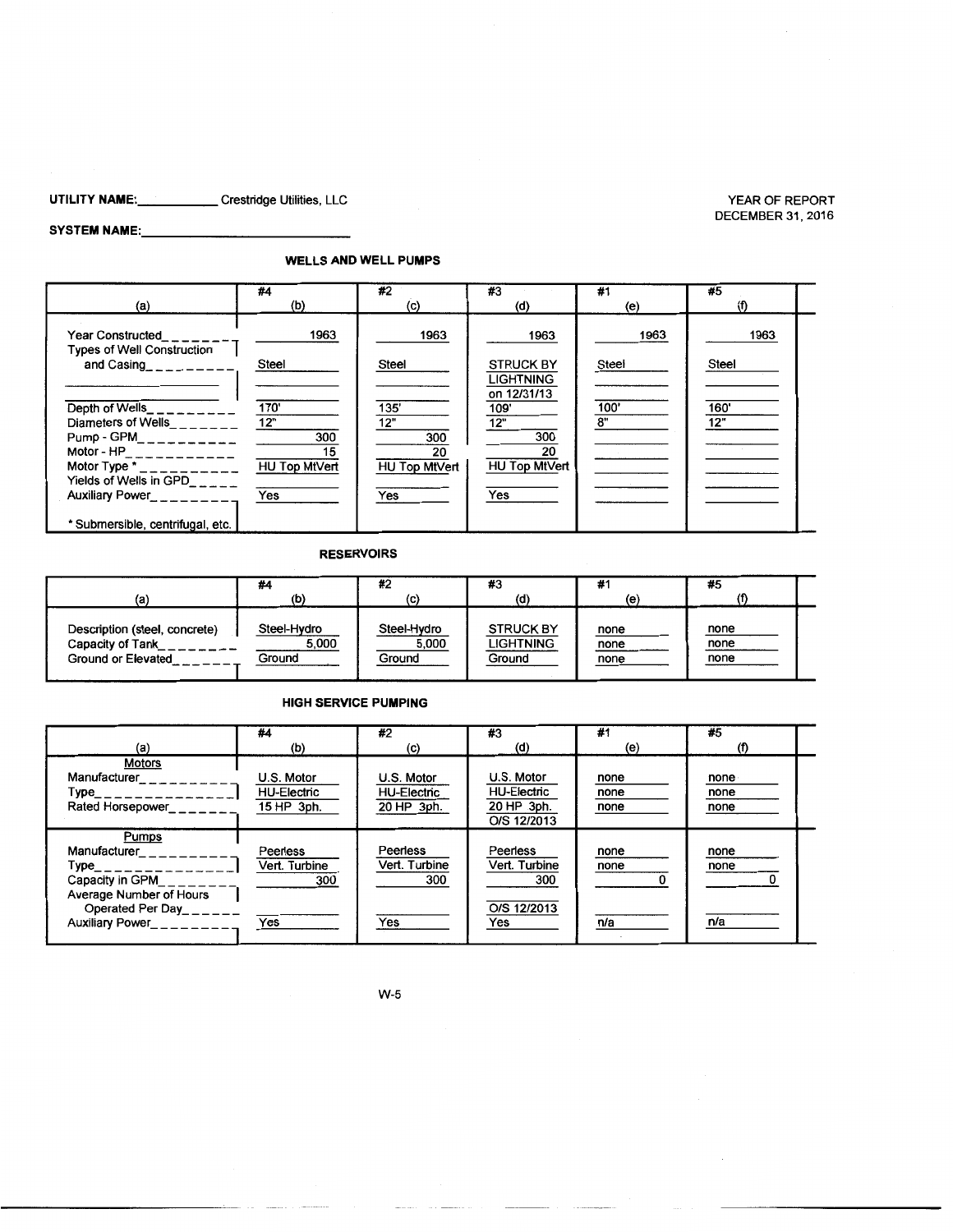#### **UTILITY NAME: \_\_\_\_\_** Crestridge Utilities, LLC

#### YEAR OF REPORT DECEMBER 31, 2016

#### **SOURCE OF SUPPLY**

| List for each source of supply (Ground, Surface, Purchased Water etc. |                      |     |     |
|-----------------------------------------------------------------------|----------------------|-----|-----|
| Permitted Gals. per day<br>Type of Source                             | .795<br>Ground Water | n/a | n/a |

#### **WATER TREATMENT FACILITIES**

| List for each Water Treatment Facility: |                           |     |
|-----------------------------------------|---------------------------|-----|
| $Type$ <sub>______________</sub>        | Hydrochloriator           | n/a |
| Make______________                      | <b>Various Feed Pumps</b> |     |
| Permitted Capacity (GPD)__              | 153,000 - 192,000         |     |
| High service pumping                    |                           |     |
| Gallons per minute_ $\_{\_--}$          |                           |     |
| <b>Reverse Osmosis</b>                  | <b>No</b>                 |     |
| Lime Treatment                          |                           |     |
| Unit Rating <b>Direction</b>            | No                        |     |
| Filtration                              |                           |     |
| Pressure Sq. Ft.                        | <b>No</b>                 |     |
| Gravity GPD/Sq.Ft.                      | No                        |     |
| <b>Disinfection</b>                     |                           |     |
| Chlorinator_______                      | Yes                       |     |
| Ozone___________                        | No.                       |     |
|                                         | No.                       |     |
| Auxiliary Power_______                  | Yes                       |     |
|                                         |                           |     |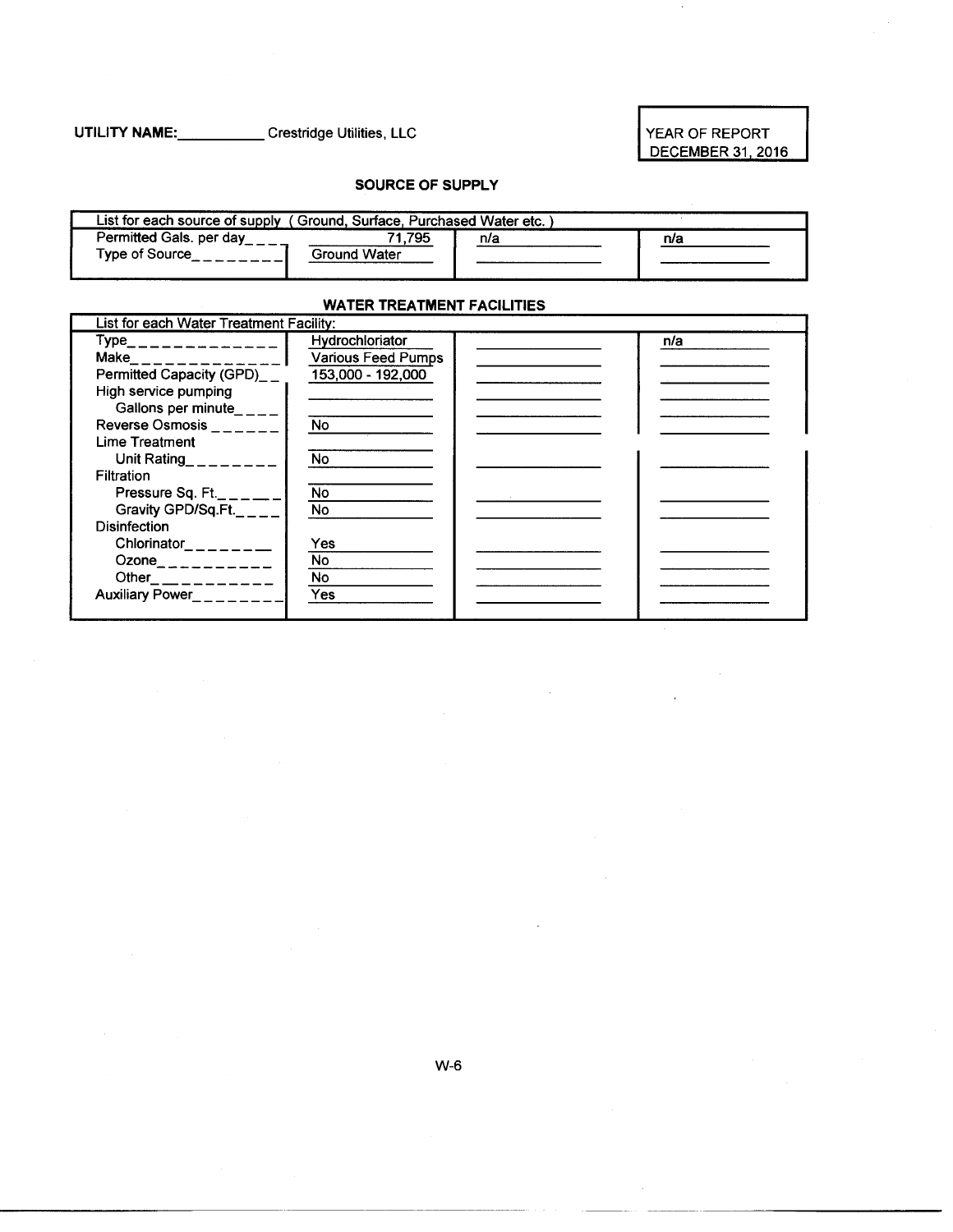#### **UTILITY NAME: \_\_** Crestridge Utilities, LLC

YEAR OF REPORT DECEMBER 31, 2016

SYSTEM NAME:

 $\Delta \sim 10^{10}$ 

#### **GENERAL WATER SYSTEM INFORMATION**

| Furnish information below for each system. A separate page should be supplied where necessary.                                                                                                                                                                                                                                                                                                       |
|------------------------------------------------------------------------------------------------------------------------------------------------------------------------------------------------------------------------------------------------------------------------------------------------------------------------------------------------------------------------------------------------------|
| 1. Present ERC's * the system can efficiently serve. _______<br>606                                                                                                                                                                                                                                                                                                                                  |
| 620<br>2. Maximum number of ERCs * which can be served. _______________________________                                                                                                                                                                                                                                                                                                              |
| 620<br>3. Present system connection capacity (in ERCs *) using existing lines.                                                                                                                                                                                                                                                                                                                       |
| 4. Future connection capacity (in ERCs *) upon service area buildout. ________<br>620                                                                                                                                                                                                                                                                                                                |
| 5. Estimated annual increase in ERCs *.<br>None                                                                                                                                                                                                                                                                                                                                                      |
| 6. Is the utility required to have fire flow capacity? __________ Yes<br>If so, how much capacity is required? __ 120,000 g/p/d                                                                                                                                                                                                                                                                      |
| (9) Hydrants on 6" & 4" Mains Flow Tested<br>7. Attach a description of the fire fighting facilities.                                                                                                                                                                                                                                                                                                |
| 8. Describe any plans and estimated completion dates for any enlargements or improvements of this system.                                                                                                                                                                                                                                                                                            |
|                                                                                                                                                                                                                                                                                                                                                                                                      |
| 9. When did the company last file a capacity analysis report with the DEP?<br>2003                                                                                                                                                                                                                                                                                                                   |
| 10. If the present system does not meet the requirements of DEP rules, submit the following:                                                                                                                                                                                                                                                                                                         |
| a. Attach a description of the plant upgrade necessary to meet the DEP rules.                                                                                                                                                                                                                                                                                                                        |
|                                                                                                                                                                                                                                                                                                                                                                                                      |
|                                                                                                                                                                                                                                                                                                                                                                                                      |
| d. Attach plans for funding the required upgrading.                                                                                                                                                                                                                                                                                                                                                  |
|                                                                                                                                                                                                                                                                                                                                                                                                      |
| 11. Department of Environmental Protection ID #<br>6510403                                                                                                                                                                                                                                                                                                                                           |
| 12. Water Management District Consumptive Use Permit # WUP 20-543.03 SWFWMD                                                                                                                                                                                                                                                                                                                          |
| a. Is the system in compliance with the requirements of the CUP? ______ yes                                                                                                                                                                                                                                                                                                                          |
| b. If not, what are the utility's plans to gain compliance?                                                                                                                                                                                                                                                                                                                                          |
|                                                                                                                                                                                                                                                                                                                                                                                                      |
| An ERC is determined based on one of the following methods:<br>(a) If actual flow data are available from the proceding 12 months:<br>Divide the total annual single family residence (SFR) gallons sold by the average number of single family<br>residents (SFR) gallons sold by the average number of single family residence customers for the same<br>period and divide the result by 365 days. |
| (b) If no historical flow data are available use:<br>ERC = (Total SFR gallons sold (omit 000/365 days/350 gallons per day).                                                                                                                                                                                                                                                                          |

-----------·--·------------- ------ -- - -~~-----------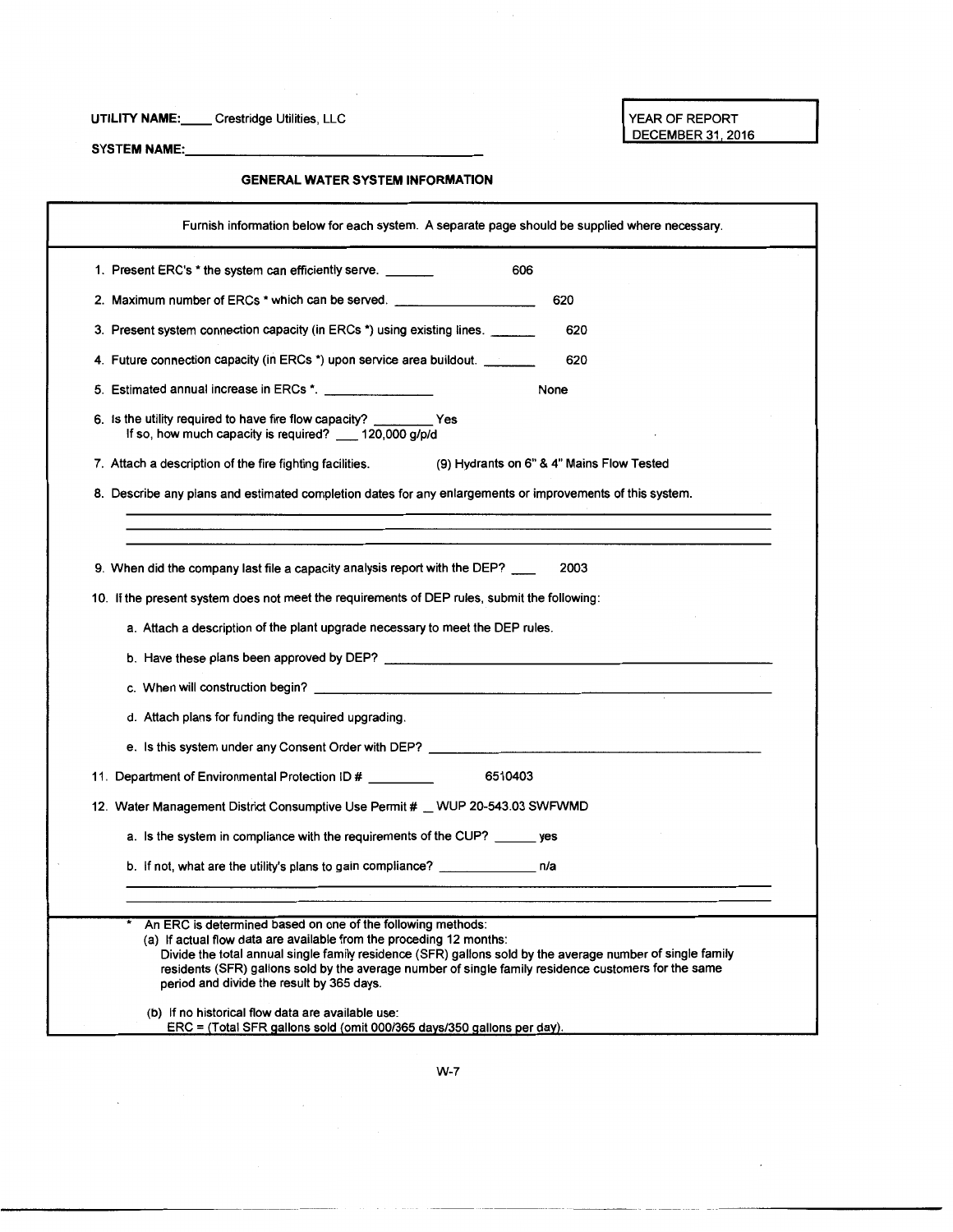# WASTEWATER OPERATING **SECTION**

•

APPLICABLE- NO WASTEWATER SERVICE PROVIDED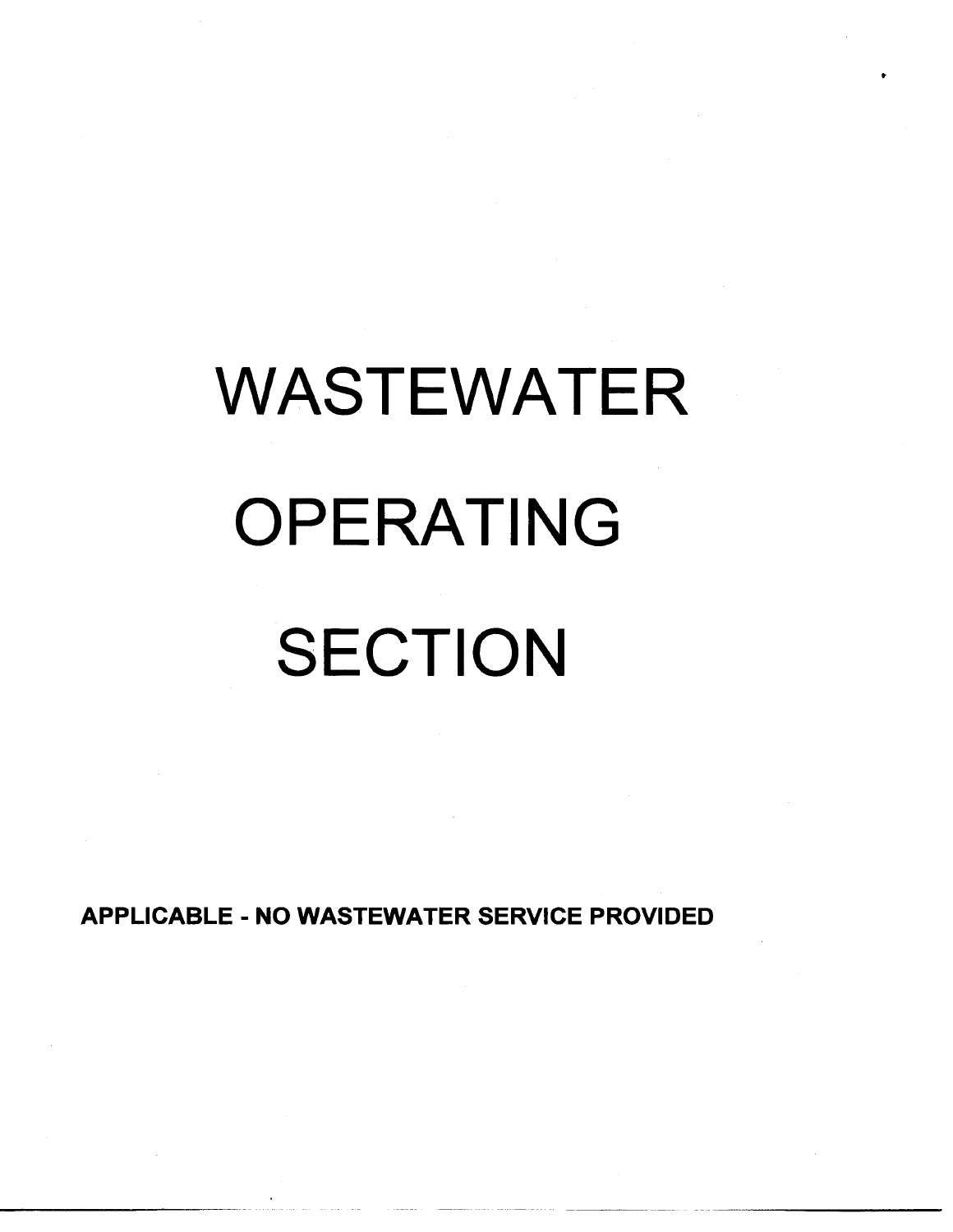## **CERTIFICATION OF ANNUAL REPORT**

I HEREBY CERTIFY, to the best of my knowledge and belief:



The utility is in substantial compliance with the Uniform System of Accounts prescribed by the Florida Public Service Commission in Rule 25-30.115 (1), Florida Administrative Code.



The utility is in substantial compliance with all applicable rules and orders of the Florida Public Service Commission.



There have been no communications from regulatory agencies concerning noncompliance with, or deficiencies in, financial reporting practices that could have a material effect on the financial statement of the utility.

YES  $\overline{X}$ NO 4.

-----------·------ ----

The annual report fairly represents the financial condition and results of operations of the respondent for the period presented and other information and statements presented in the report as to the business affairs of the respondent are true, correct, and complete for the period for which it represents.



\* Each of the four items must be certified YES or NO. Each item need not be certified by both officers. The items being certified by the officer should be indicated in the appropriate area to the left of the signature.

Notice: Section 837.06, Florida Statutes, provides that any person who knowingly makes a false statement in writing with the intent to mislead a public servant in the performance of his duty shall be guilty of a misdemeanor of the second degree.